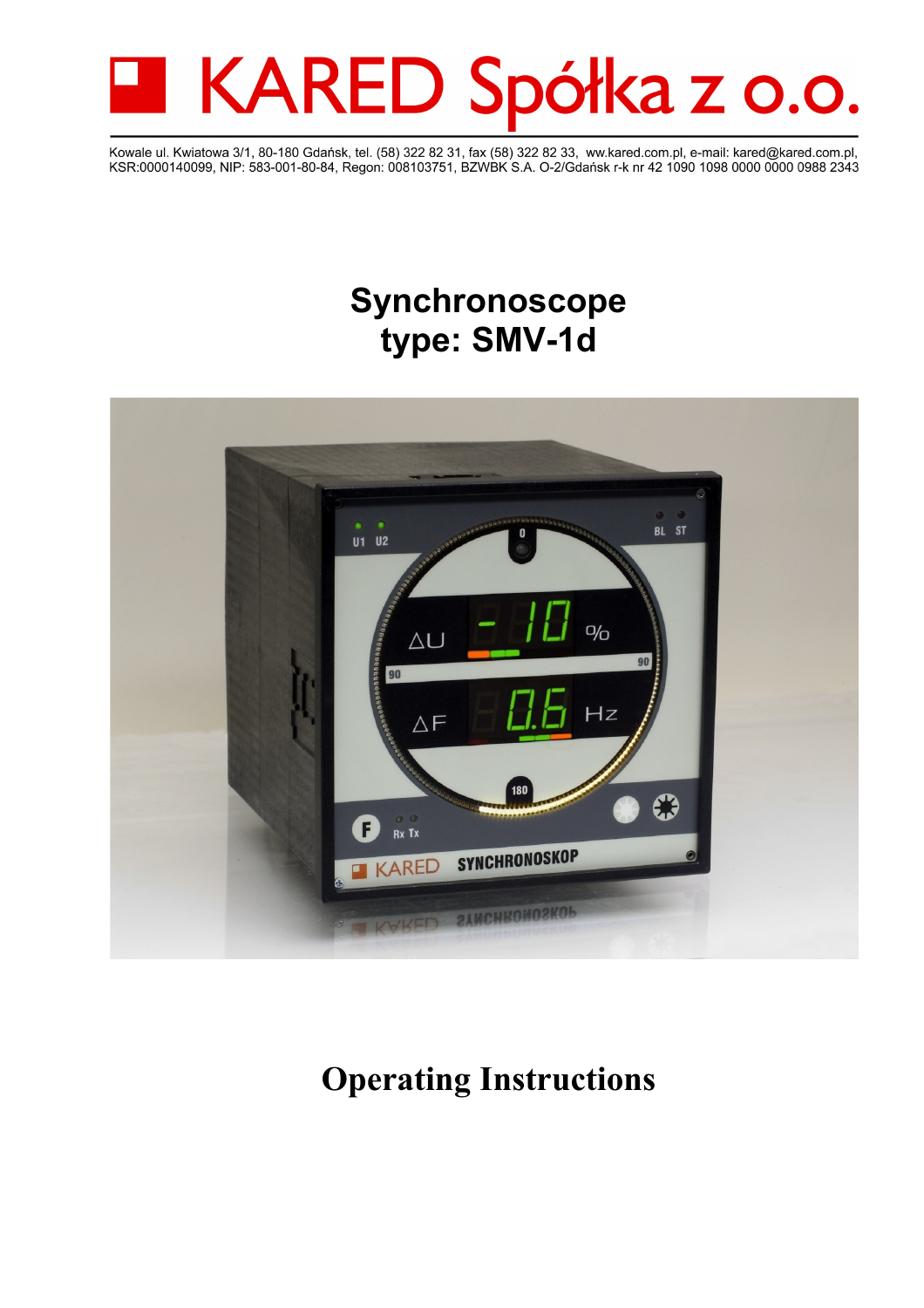PUP KARED reserves the right to introduce changes into its products, in order to improve their technical features. It is not always possible to keep the documentation up to date to reflect such changes.

Brands and names of products mentioned in these instructions are trademarks or registered trademarks that belong to their respective owners.

#### **Our address:**

PUP **KARED** Sp. z o.o. 80-180 Kowale k. Gdańska, ul. Kwiatowa 3/1 Phone: +48-58-322 82 31 Fax: +48-58-324 86 46 e-mail: [kared@kared.com.pl](mailto:kared@kared.com.pl) www: <http://www.kared.com.pl/>

# $C \in$

Copyright 2006-2016 by PUP Kared. All rights reserved.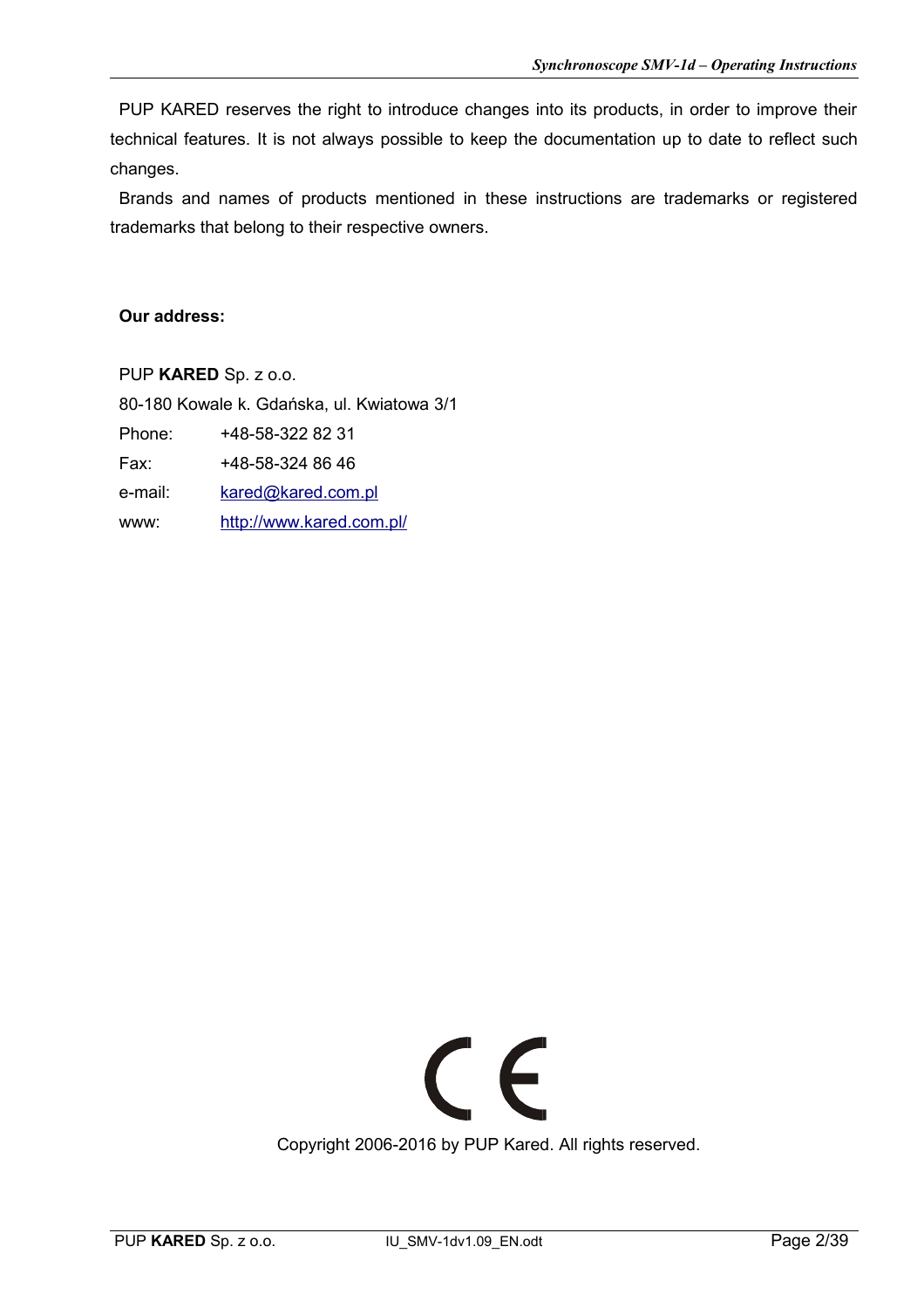# **Table of Contents** Snis treści

| nhis u csci |  |
|-------------|--|
|             |  |
|             |  |
|             |  |
|             |  |
|             |  |
|             |  |
|             |  |
|             |  |
|             |  |
|             |  |
|             |  |
|             |  |
|             |  |
|             |  |
|             |  |
|             |  |
|             |  |
|             |  |
|             |  |
|             |  |
|             |  |
|             |  |
|             |  |
|             |  |
|             |  |
|             |  |
|             |  |
|             |  |
|             |  |
|             |  |
|             |  |
|             |  |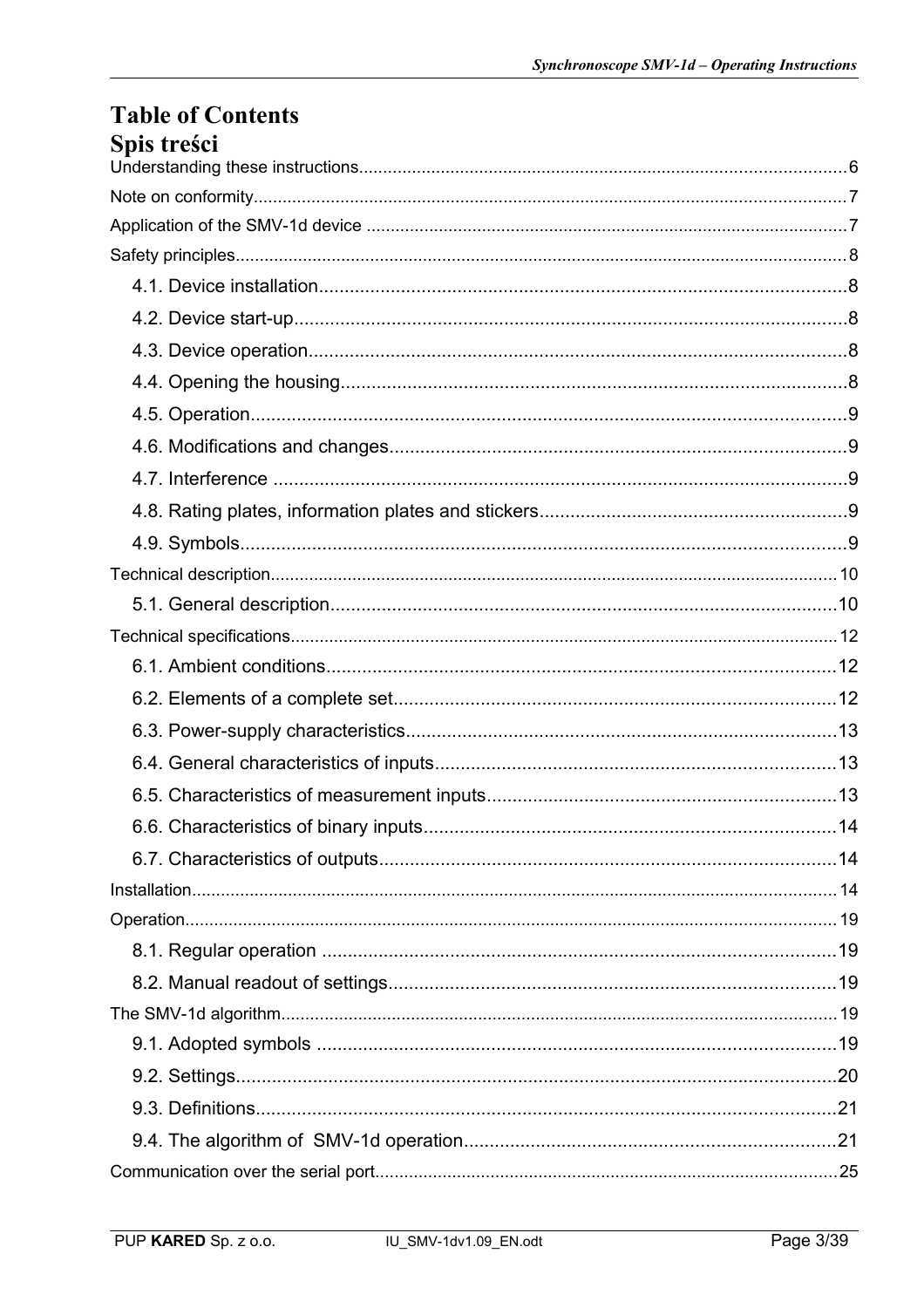| The following table presents the data accessible with MODBUS protocol commands.     |  |
|-------------------------------------------------------------------------------------|--|
| The table covers all settings that are used in the SCH and SMV series. Some of them |  |
|                                                                                     |  |
|                                                                                     |  |
|                                                                                     |  |
|                                                                                     |  |
|                                                                                     |  |
|                                                                                     |  |
|                                                                                     |  |
|                                                                                     |  |
|                                                                                     |  |
|                                                                                     |  |
|                                                                                     |  |
|                                                                                     |  |
|                                                                                     |  |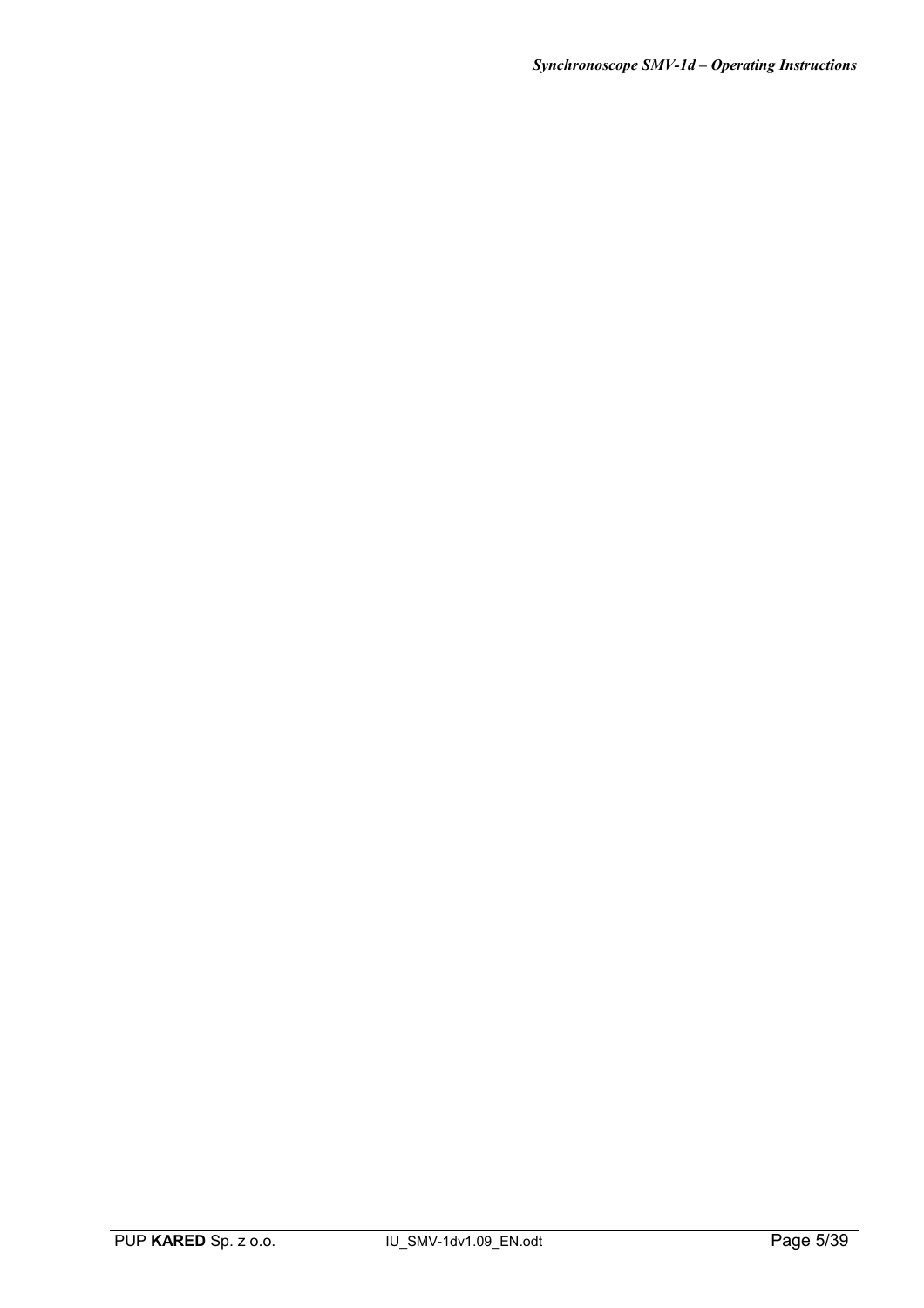# **1. Understanding these instructions**

In case of any doubts concerning interpretation of the content of these instructions, please be sure to address the manufacturer to clarify your doubts.

We will be grateful for any users' suggestions, opinions and critical comments. Please, submit your comments in writing or verbally. They will help us improve these instructions and make it easier to use and to take users' requests and requirements into account.

This requires one to carefully read, understand and follow the operating instructions, especially the safety guidelines.

The instructions adapt the units of physical quantities and their notation that comply with the decree of the Minister of Economy, Labour and Social Policy of 12<sup>th</sup> May 2003, concerning legal measurement units (Journal of Laws No. 103, item 954). The units that fall outside the scope of this decree (especially those related to quantity of information and rate of transmission) are used according to the recommendations of the National Institute of Standards and Technology (http://physics.nist.gov/cuu/Units/index.html).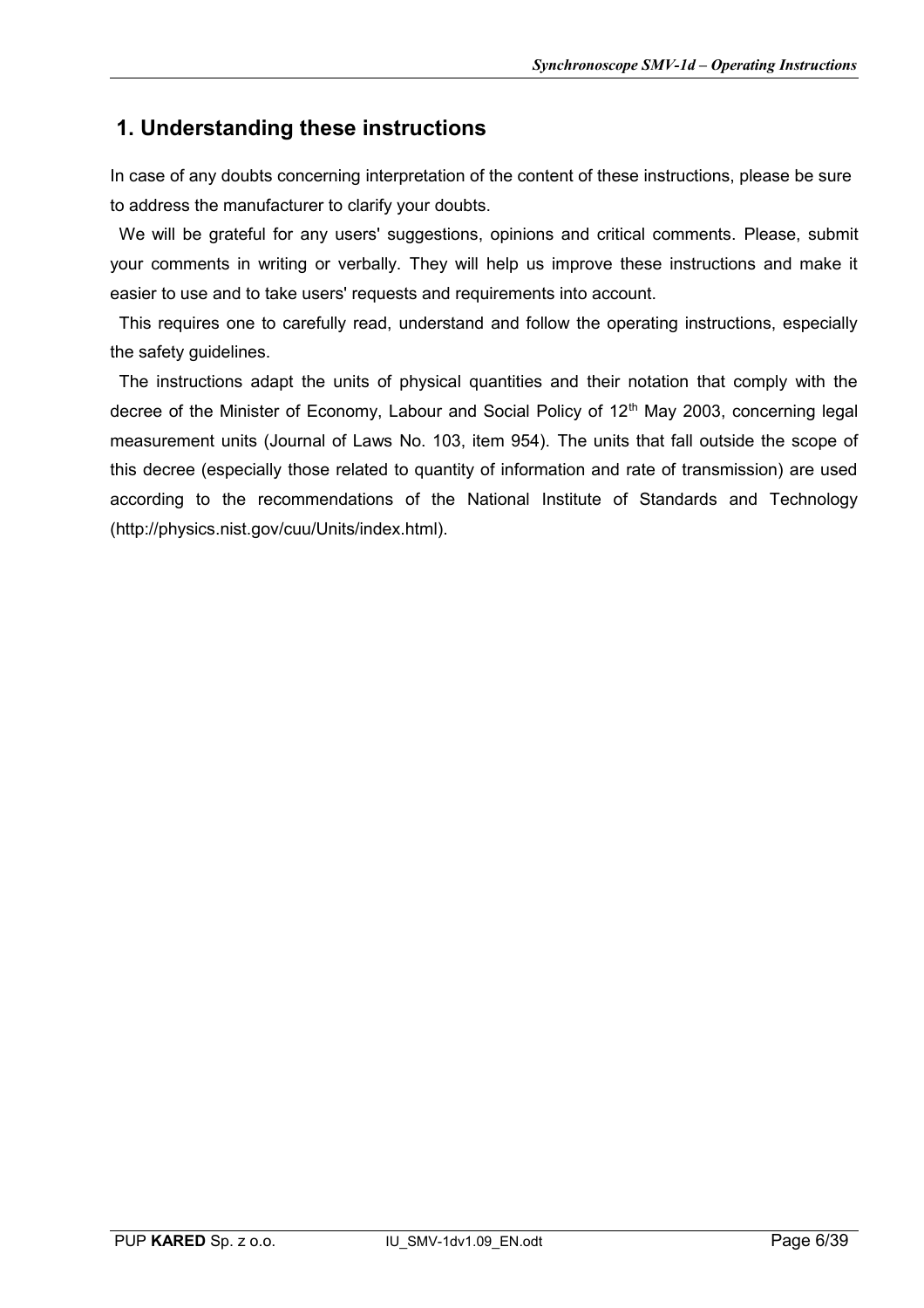# **2. Note on conformity**

The device described in these instructions is designed to be used in industrial environment. The process of constructing and manufacturing of this device was subjected to the requirements of determined standards. Realization of assumed safety principles and means is ensured by compliance with these requirements, on condition the user complies with the below-specified guidelines concerning installation, start-up and operation of the device.



SMV-1d is a class A device. It can generate radio electric interference, when used in housing environment. In such cases, one may require the user to apply appropriate remedial measures.

The device complies with the provision of the following EU directives:

- the low voltage directive (73/23/EEC), implemented with the Decree of the Minister of Economy, Labour and Social Policy of  $12<sup>th</sup>$  March 2003 (Journal of Laws No. 49, item 414) and
- the electromagnetic compatibility directive (89/336/EEC), implemented with the Decree of the Minister of Economy, Labour and Social Policy of 2<sup>nd</sup> April 2003 (Journal of Laws No. 90, item 848).

Compliance with the directives is confirmed by tests carried out measurement and research laboratories that are independent of the manufacturer.

The SMV-1d device meets the principal requirements provided in the low-voltage directive and electric compatibility directive, as it complies with the following standards:

#### **The standard harmonized with directive 73/23/EEC**

 **PN-EN 61010-1:2004** Safety specifications for electrical measurement, control and laboratory devices. General requirements.

**The standards harmonized with directive 89/336/EEC**

- **PN-EN 61000-6-2:2003** Electromagnetic Compatibility (EMC) Part 6-2: General standards. Immunity for Industrial Environments.
- **PN-EN 61000-6-4:2004** Electromagnetic Compatibility (EMC) Part 6-4: General Standards. Emissions Standard for Industrial Environments.

# **3. Application of the SMV-1d device**

 The SMV-1d device is a semi-automatic synchronizer (without automatic comparison of voltages and frequencies function) designed for connecting AC power facilities for parallel operation with a fixed lead time in terms of the frequency difference changes from zero to one Hz.

Distinguished with original way to visualize the synchronization process, readable even from a distance of several meters and phase deviation of connection less than 4 degrees. SMV-1d has an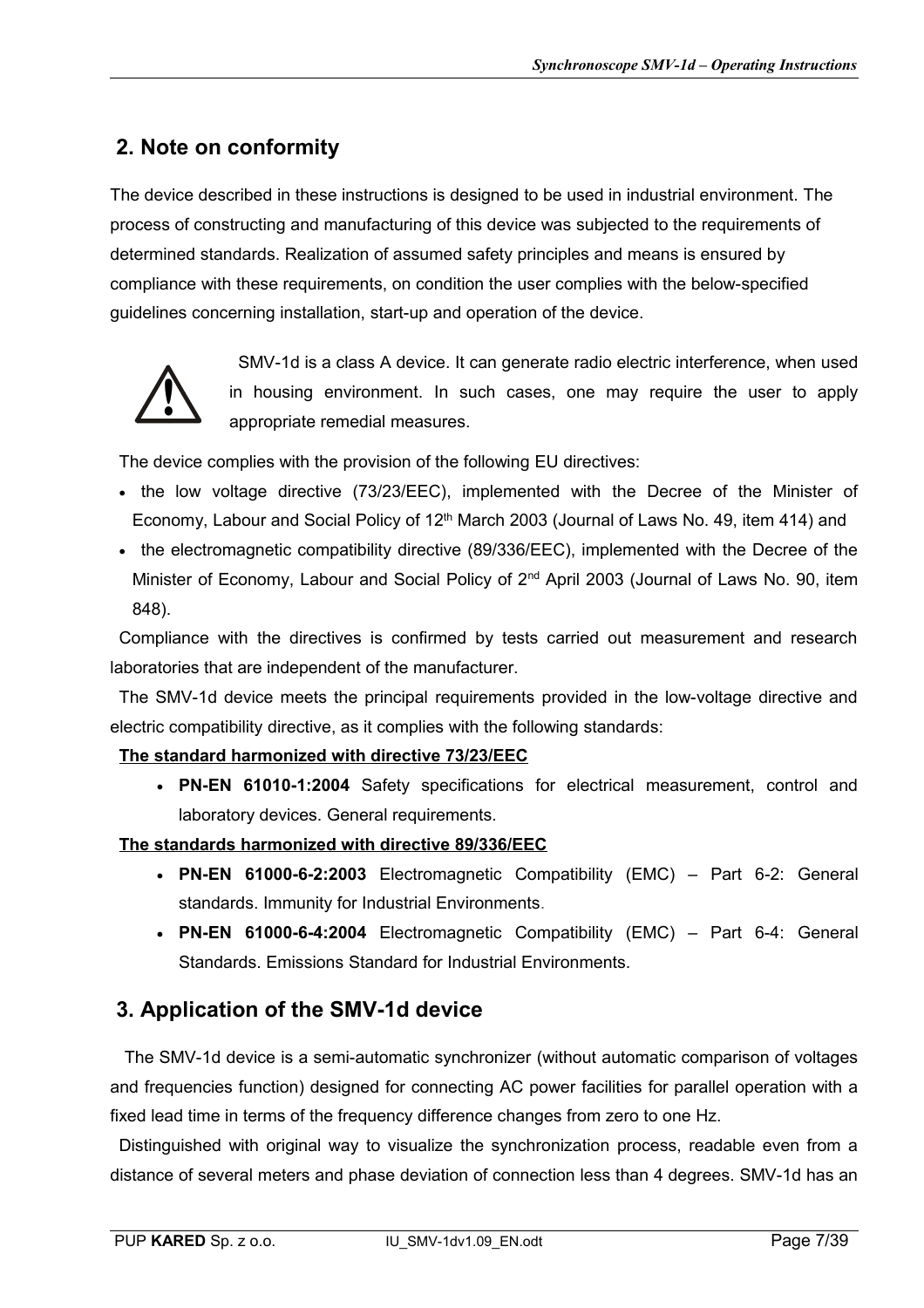insulated RS 485, which enables the tracking of the synchronization process in real time in superior network.

After adjusting external voltage and frequency values within the preset ranges by the device and the START signal, SMV-1d generates a single signal switching on the circuit breaker with the set lead time, if and only if both synchronization conditions are simultaneously met: voltage, frequency and phase.

# **4. Safety principles**

Information provided in this section are aimed at familiarizing the user with the principles of proper installation and operation of the device. It is assumed that the personnel in charge of the installation, start-up and operation of the device is properly qualified and aware of the potential hazard related to works performed with electric devices.

The device meets the safety requirements of the regulations and standards in force. The design of the device focused in particular on the operator's safety.

#### **4.1. Device installation**



#### **Attention!**

**One should get acquainted with the content of these instructions, before setting to operate or install the device.**

The device should be installed as described in section 7. *Installation.*

#### **4.2. Device start-up**

Once SMV-1d is installed, one should start the device up in compliance with the principles generally accepted for protection, automation and control devices. Particular attention should be focused on connections with voltage transformers, and especially on ensuring the phase of measurement voltages are consistent.

#### **4.3. Device operation**



The device should operate in conditions that are described in the technical specifications.

Device operators should be authorized to operate it and acquainted with its operating instructions.

#### **4.4. Opening the housing**



Before setting to perform any works that involve the need to open the housing, one must disconnect all voltage sources and then cut the device off from external circuits by unplugging all plug-in connectors.

The sub-assemblies used in the device are susceptible to electrostatic discharges. Therefore, if the device is opened without appropriate anti-electrostatic equipment, it can get damaged.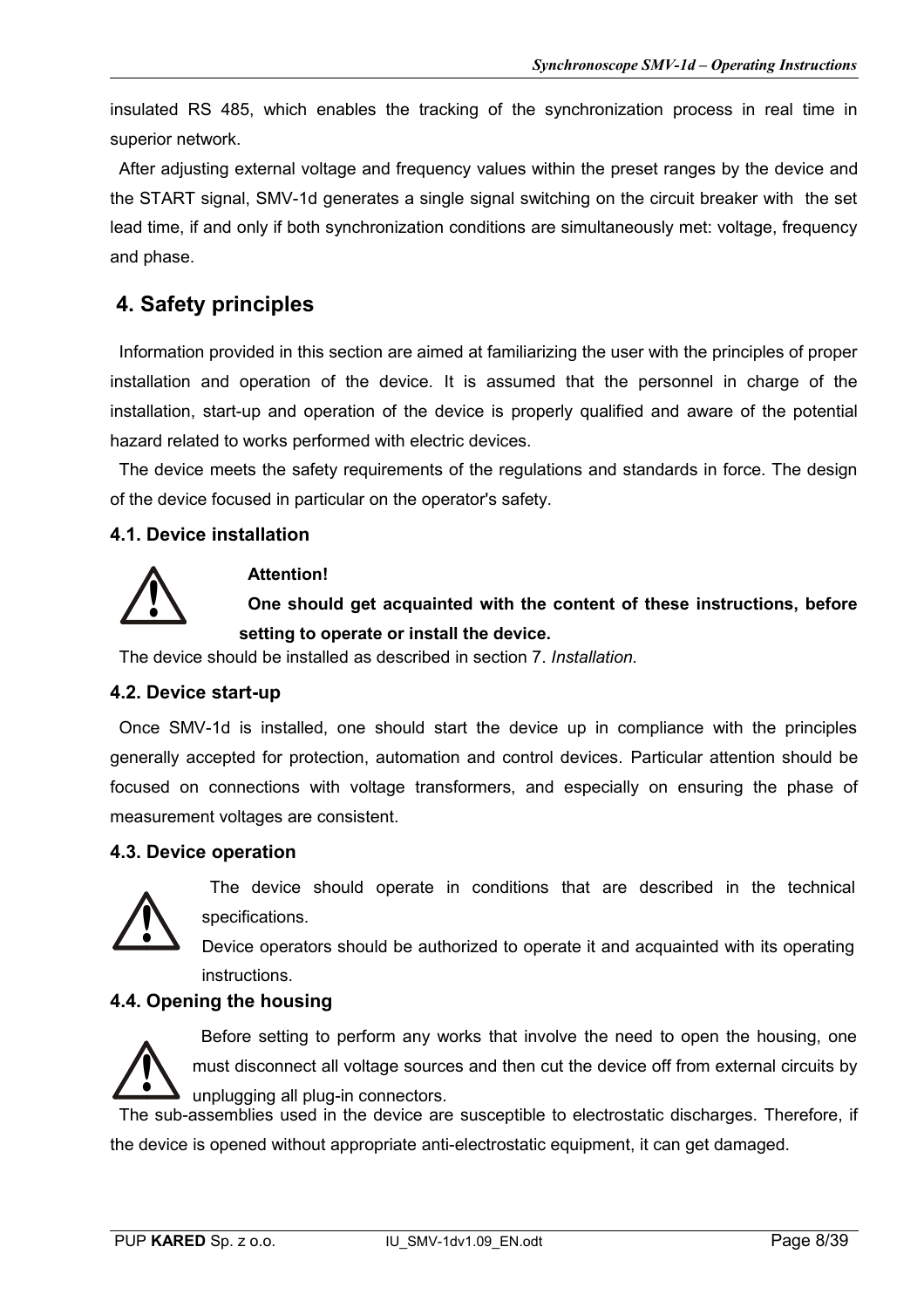#### **4.5. Operation**

Once installed, the device does not require additional operation activities. In case a fault is identified, one should address the supplier, from whom the device was purchased.

The supplier  $-$  in cooperation with the manufacturer  $-$  provides guarantee and post-guarantee servicing. Guarantee conditions are determined in the guarantee card.

#### **4.6. Modifications and changes**

For safety reasons, it is forbidden to introduce any modifications and changes of the functions of the device discussed herein. Device modifications introduced without a written consent of the manufacturer void all liability claims against the PUP Kared company.

#### **4.7. Interference**

In case the device is identified to operate defectively, one should immediately report this fact to the person in charge of the facility or to the distributor.

Repairs may be performed exclusively by persons authorized by the manufacturer.

#### **4.8. Rating plates, information plates and stickers**

One must strictly follow guidelines provided in the form of descriptions provided on the device, information plates and sticker and maintain them in a condition that ensures their good legibility. The plates and stickers that got damaged or became illegible should be replaced.

|            | PUP KARED Sp. z o.o.<br>UI.Kwiatowa 3/1, 80-180 Gdańsk-Kowale |                                        |  |
|------------|---------------------------------------------------------------|----------------------------------------|--|
| Nazwa:     | Synchronizator                                                | Rok prod.: 2009                        |  |
| Typ:       | SMV-1D                                                        | Nrfabr.: 001                           |  |
| Zasilanie: | $= 230$ V; 15 W                                               | $\Box \wedge \overline{\mathbb{X}}$ (E |  |

*Fig. 1. Model of the rating plate*

#### **4.9. Symbols**



The device is protected with double or reinforced insulation



Direct current



The symbol indicates the need to apply selective disposal of electric and electronic equipment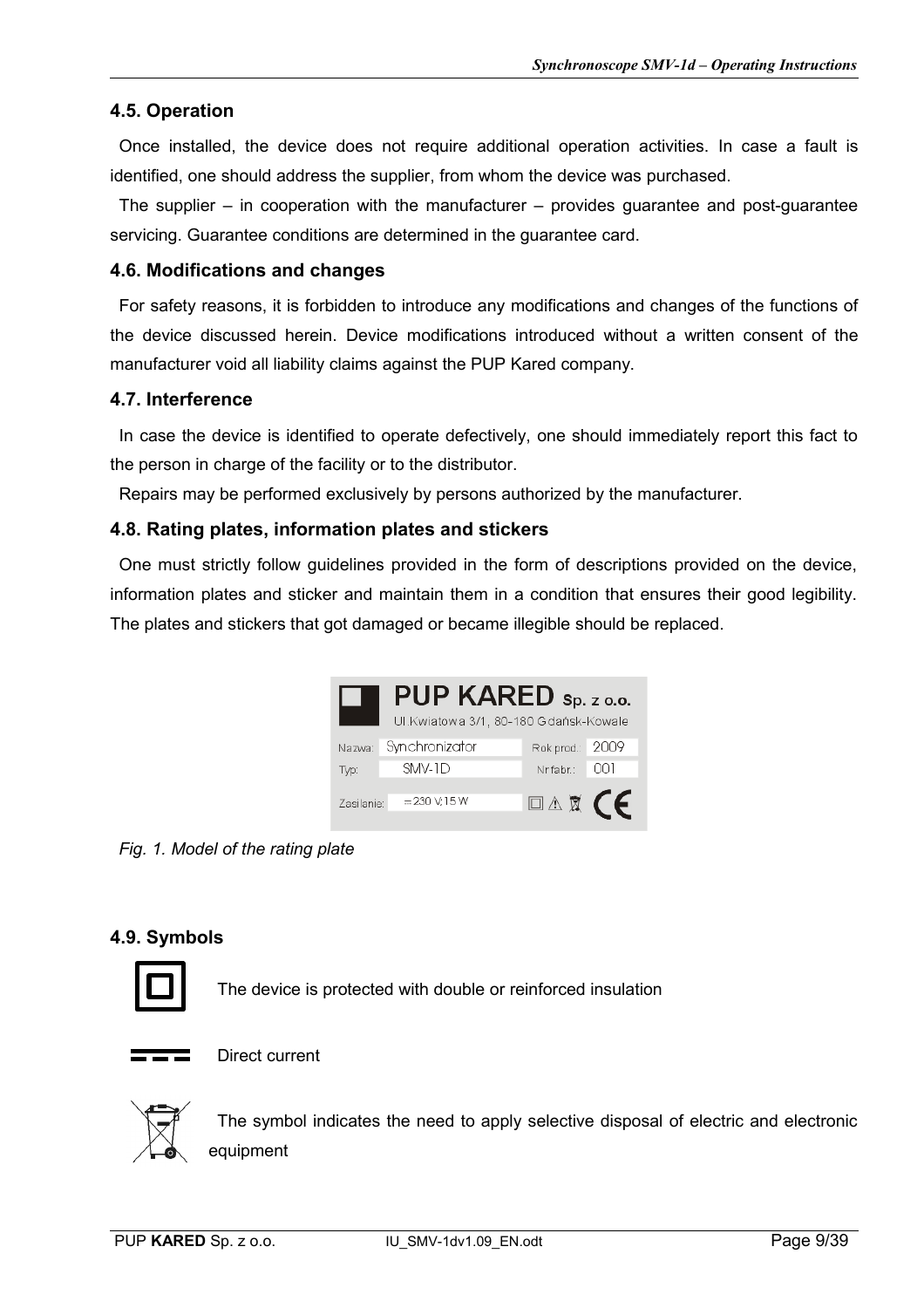# **5. Technical description**

#### **5.1. General description**

The device front panel view is shown in Figure 2.



Fig. 2. *The SMV-1d device front panel*

The device combines the function of semi-automatic synchronizer switching on circuit breaker with a fixed lead time with the function of synchronization column. At the front of the device the voltage difference ΔU (in percents), the frequency difference ΔF (in Hz) and the phase difference (with slightly less than 2 degrees discretization) in the form of a glowing arc of gradually reduced brightness ( so-called "comet") is shown. The voltage and frequency differences are shown on 14 mm LED displays, and the phase difference in a circle with a diameter of 100 mm, which provides good visibility of indications from a long distance. The current phase difference shows the head of a "comet", and its "tail" direction of rotation of the vector voltage difference. If the voltage frequency U2 (generator) is less than the voltage frequency U1 (mains), a "comet" moves counter-clockwise around a circle. If the voltage frequency U2 is greater than the voltage frequency U1, then the "comet" moves clockwise clock along the circle. Presenting the phase difference in the form of rotating "comet" makes it very clear to read the current phase and the direction of rotation from a long distance for very small as well as very large frequency differences.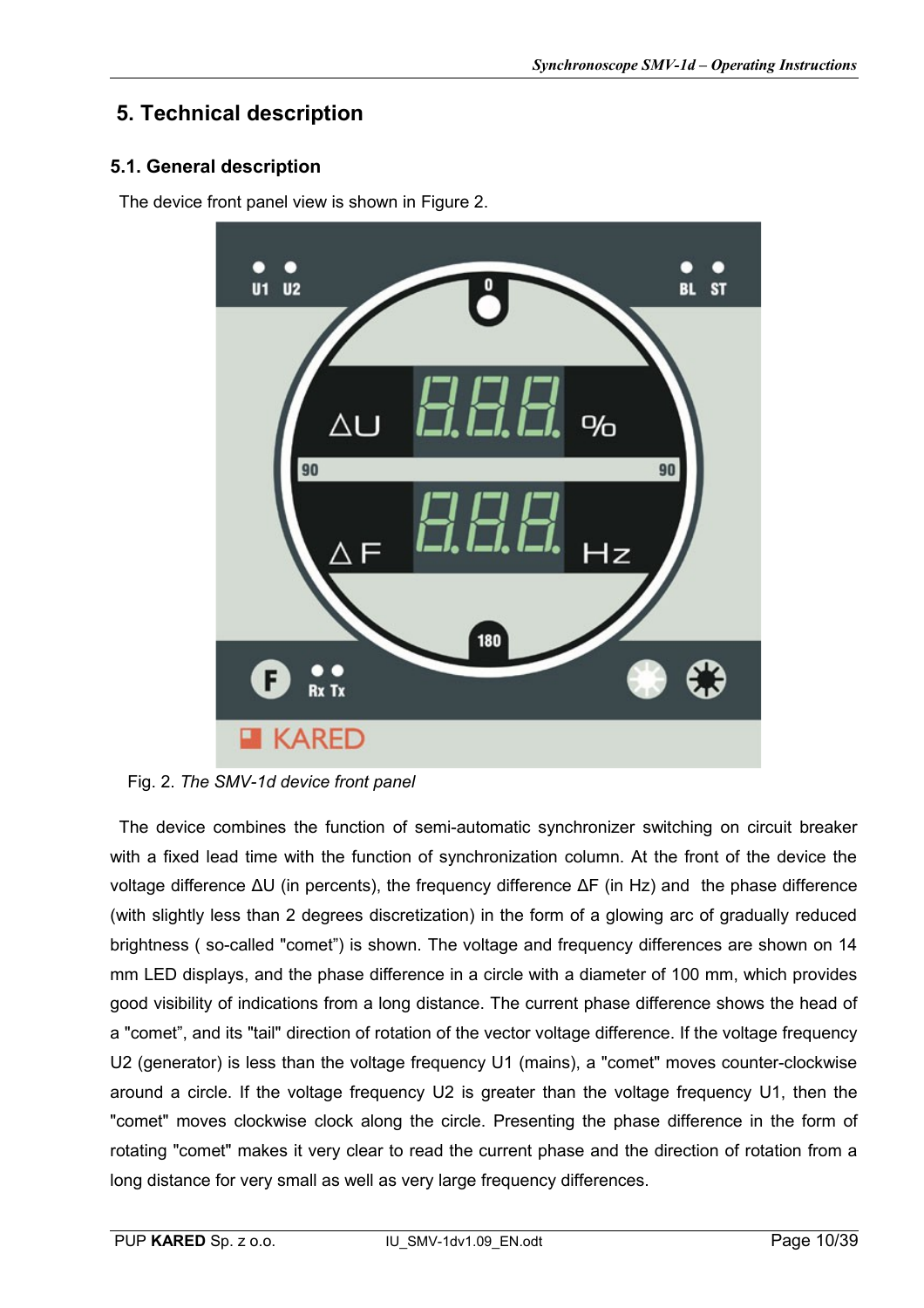Under ΔU and ΔF displays mini bar graphs are placed, that in red color signal the value exceeding ΔU and ΔF over set limit values.

**Mini bar graph 1.** It is located under the ∆U display. It is composed from the green and the red on edges LED's in a central part. The LED's on the right side of the symmetry axis of the bar graph illuminate when the voltage difference  $\Delta U = U2 - U1 > 0$  (has a positive value), and on the left side when ∆U < 0 (has a negative value). When the absolute value of the voltage difference is less than allowable (Urd or Urg - see settings, Table 10), then lit the corresponding green LED's and when it is greater than allowable, the red LED's.

**Mini bar graph 2.** It is located under the ∆F display. Just like bar graph 1, it consists in the middle of the green color LED's and the red LED's on the edges. The right part of the bar graph is lit when the frequency difference

> $\Delta F = f2 - f1 > 0$ where: f1 – voltage frequency U1 (mains), f2 – voltage frequency U2 (generator) and left when  $\Delta F = f2 - f1 \le 0$ .

When the absolute value of the ∆F frequency difference has a lower value than the set limit value (frd or frg – see settings, Table 10), the relative green sector lights, when higher than allowable – the relative red sector.

On the front panel indicator lights are located, which indicate the state of the signals on the binary **ST**art and **BL**ocade inputs and on measurement inputs **U1** ( L1 line) and **U2** ( L2 line), **Rx** and **Tx** LED's indicate communication activity by serial link RS485.

Using the **dark sun** (P1) and **bright sun** (P2) buttons it is possible to manually adjust the light of LED's display to adjust the contrast to the surrounding conditions. By pressing the "F" (P3) button reading of the basic settings is possible. Viewing is done by repeatedly "F" pressing. Automatic exit from the settings if in a period of 5 s "F" is not pressed.

The SMV-1d device is equipped with an galvanically isolated RS485 serial link, for communicating with a PC or superior information system. Optionally, instead of the RS485 interface, the SMV-1d device can be equipped with RS232 interface or fiber optic link.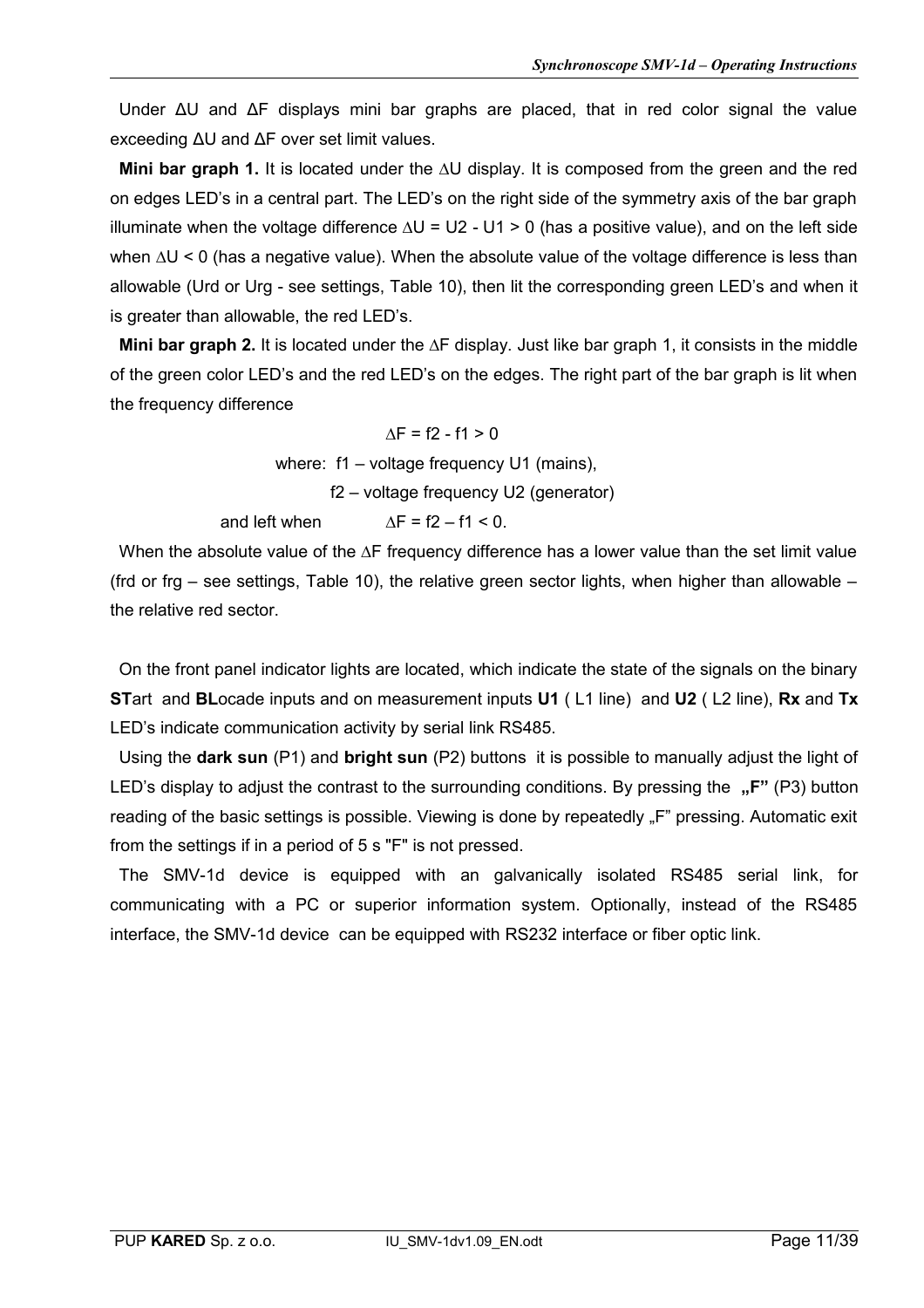

Fig. 3. Housing dimensions

# **6. Technical specifications**

#### **6.1. Ambient conditions**

The SMV-1d device should operate in conditions, where  $2<sup>nd</sup>$  pollution degree is ensured. The ambient temperature should fall within the range between 0 °C and 40 °C. Relative humidity should not exceed 90%.

#### **6.2. Elements of a complete set**

The manufacturer provides the device set consisting of the following elements:

- the SMV-1d device.
- a complete set of connections,
- software for introducing setting values over the RS485 connection,
- documentation,
- quarantee.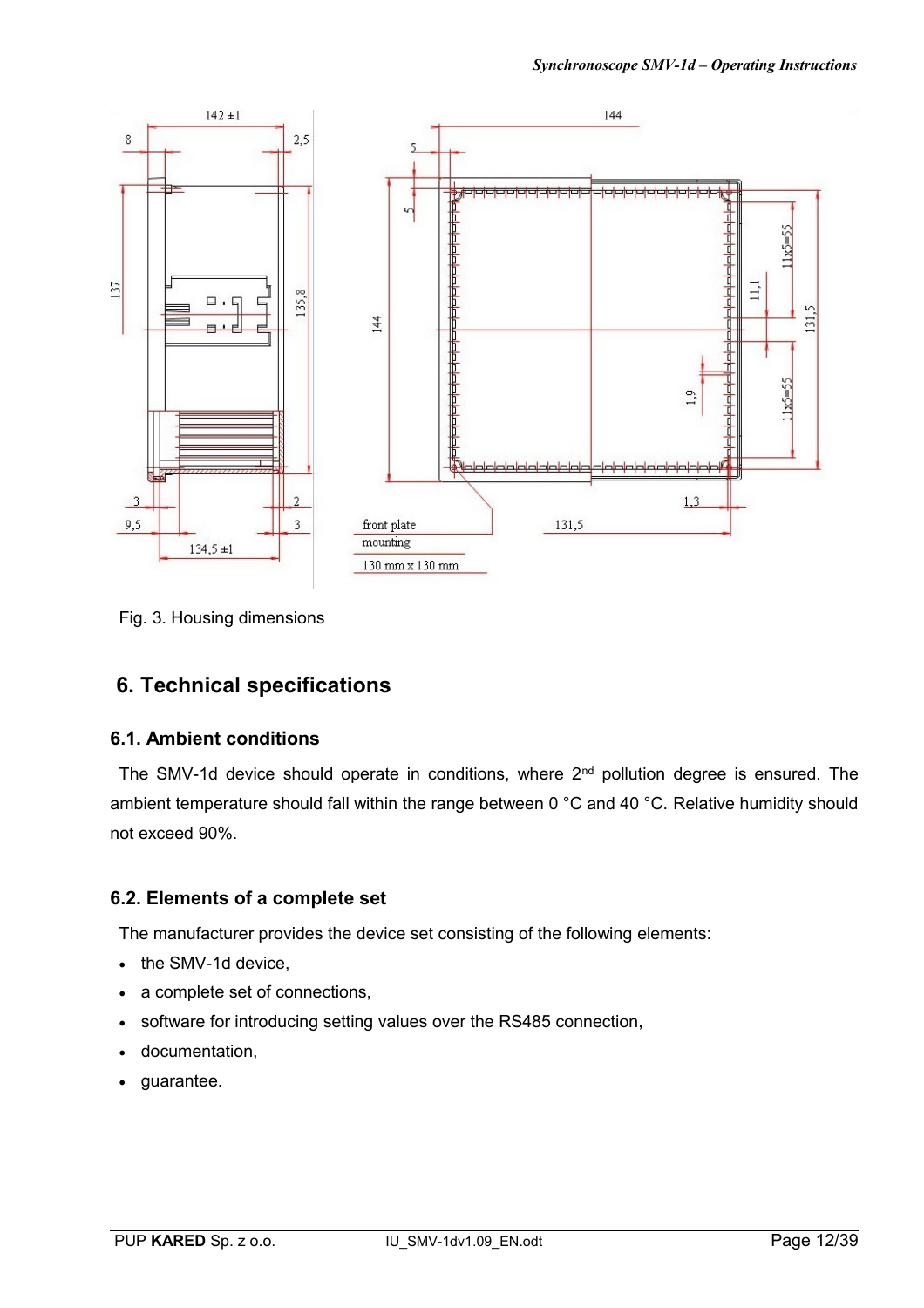#### **6.3. Power-supply characteristics**

#### *Table 1. Power-supply parameters*

| Rated power-supply voltage            | 220 V DC                  |
|---------------------------------------|---------------------------|
| Admissible power-supply voltage range | from 100 V DC to 250 V DC |
| Maximum power consumption             | 15 W                      |

#### **6.4. General characteristics of inputs**

The SMV-1d device has got 2 analogue inputs and 2 binary inputs. The binary inputs are doubleterminal inputs that are galvanically isolated from the rest of electronic equipment and from each other. The analogue inputs are differential double-terminal inputs.

#### **6.5. Characteristics of measurement inputs**

#### *Table 2. Parameters of measurement inputs*

| Measurement category (according to standard PN-EN 61010-<br>1:2004                                                                | Ш                                             |
|-----------------------------------------------------------------------------------------------------------------------------------|-----------------------------------------------|
|                                                                                                                                   |                                               |
| Number of measurement inputs                                                                                                      | $\overline{2}$                                |
| Rated measuring voltage                                                                                                           | 100 V rms                                     |
| Measuring range of analog-to-digital transducers (minimum)                                                                        | ±220 V DC                                     |
| Sampling frequency                                                                                                                | 2,5 kHz                                       |
| Resolution                                                                                                                        | 10 bits                                       |
| Error in measuring RMS voltage (0 $^{\circ}$ C < T < 40 $^{\circ}$ C)                                                             | < ±2 % Un                                     |
| Phase angle measurement error (0 $^{\circ}$ C < T < 40 $^{\circ}$ C)                                                              | $< \pm 2^{\circ}$                             |
| Frequency measurement error (0 $^{\circ}$ C < T < 40 $^{\circ}$ C)                                                                | $<$ ±0,01 Hz                                  |
| Realized lead time                                                                                                                | from 20 to 320 ms                             |
| Phase deviation of connection                                                                                                     | $<$ ±4 $^{\circ}$                             |
|                                                                                                                                   |                                               |
| Rated insulation voltage                                                                                                          | 230 V AC                                      |
| Galvanic isolation input - power, input - output,<br>input - RS485                                                                | 2,5 kV, 50 Hz, 1 min                          |
| Continuous non-destructive maximum measuring voltage                                                                              | 330 Vrms                                      |
| The maximum instantaneous voltage between any two of the four<br>input terminals for measuring the linear range of input circuits | ±420 V                                        |
| Resistance to impulse voltage between any given pair of measu-<br>rement input terminals                                          | 1 kV 1,2 / 50 µs<br>(acc. to PN-EN-61000-4-5) |
| Power dissipation at the measurement rating voltage                                                                               | < 0.1 W                                       |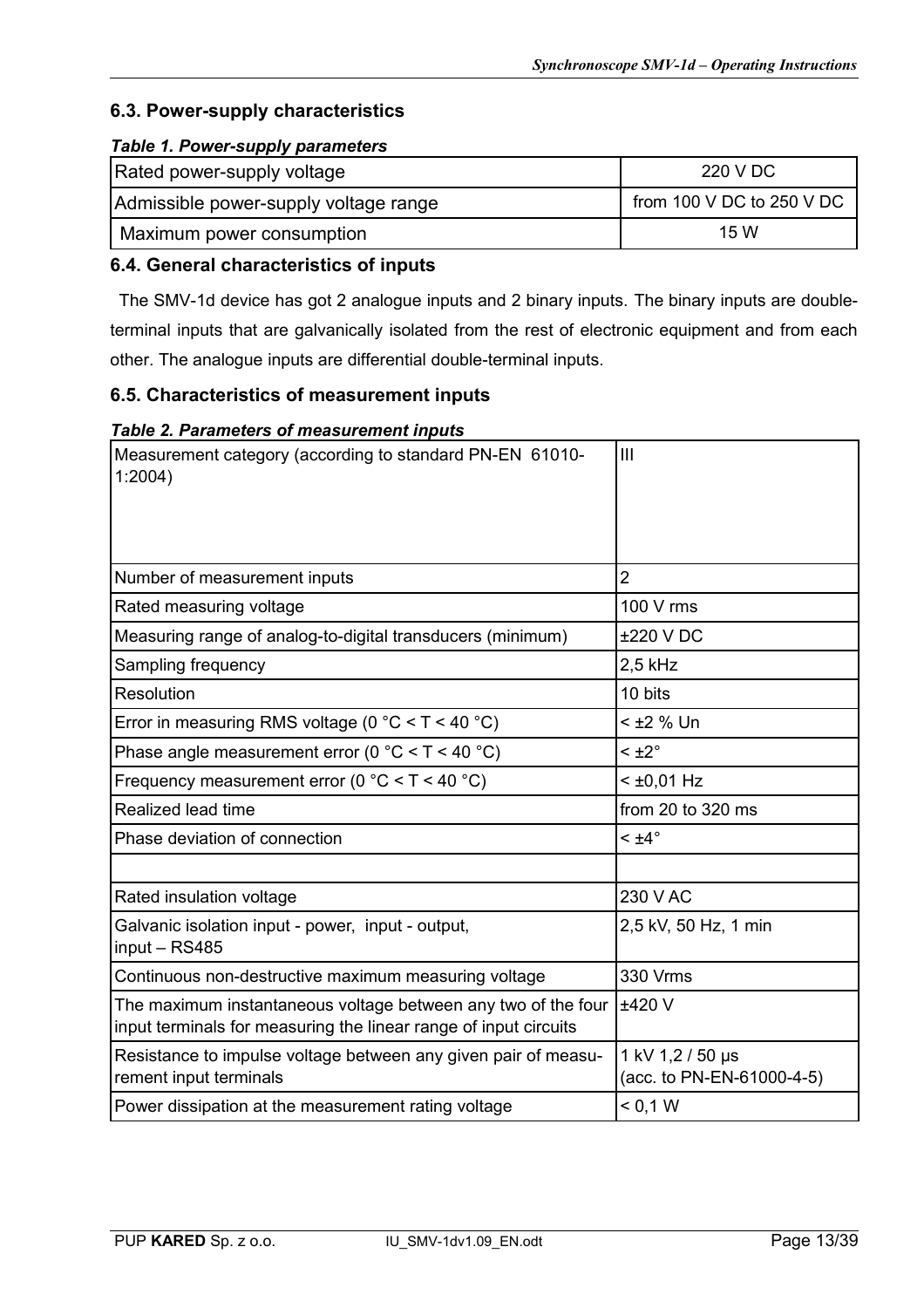#### **6.6. Characteristics of binary inputs**

#### *Table 3. Parameters of binary inputs*

| Number of inputs                                                                                               | 2                        |
|----------------------------------------------------------------------------------------------------------------|--------------------------|
| Galvanic isolation: input - power supply, input – output,<br>input - RS485                                     | 2.5 kV, 50 Hz, 1 min     |
| Rated voltage *)                                                                                               | 220 V DC                 |
| Maximum continuous non-destructive voltage                                                                     | $±$ 400 V DC             |
| Resistance to voltage impulse appearing between binary input<br>terminals (in compliance with PN-EN-61000-4-5) | 1 kV 1.2 / 50 µs         |
| Power dissipation at the rated voltage                                                                         | < 0.3 W                  |
| Rated switching voltage **)                                                                                    | From 80 V DC to 176 V DC |

\*) On request, the manufacturer can supply a device supporting other power-supply voltages and auxiliary voltages, e.g. 12 V, 24 V, 48 V, 110 V.

\*\*) The ST input switching threshold is higher than the BL input switching threshold.

#### **6.7. Characteristics of outputs**

#### *Table 4. Contact outputs*

| Rated voltage                                                   | 220 V DC           |  |
|-----------------------------------------------------------------|--------------------|--|
| Admissible voltage value                                        | 250 V DC           |  |
| Admissible value of continuous current intensity                | 1 A                |  |
| Admissible value of instantaneous current intensity (up to 2 s) | 4 A                |  |
| Admissible value of disconnecting current intensity             | 0.4 A DC or 8 A AC |  |

# **7. Installation**

**!**

Before power supply is switched on for the first time or voltage is transmitted to the input terminals, the device should stay for at least three hours in the room, where it is to be installed, in order to balance temperatures and prevent humidity formation.

The device should be properly secured, protected against mechanical damages and against access of unauthorized persons. The device is designed to be installed on boards in indoors switching stations. It should be installed in a room that is not accessible to third persons and that ensures the second degree of protection against pollution. The device should be connected in compliance with the electric connections diagram presented in figure 6 and in compliance with tables 5 and 6. External connections are made through disconnetable PHOENIX CONTACT connectors. It is recommended to use LY type conductors with the cross-section between 0.5 mm<sup>2</sup> and 1.5 mm<sup>2</sup> to connect the device. In case stranded conductors are used, isolated terminal sleeves should be applied to conductor terminals.

The device can be installed exclusively by a person who is appropriately licensed to prepare electric installations.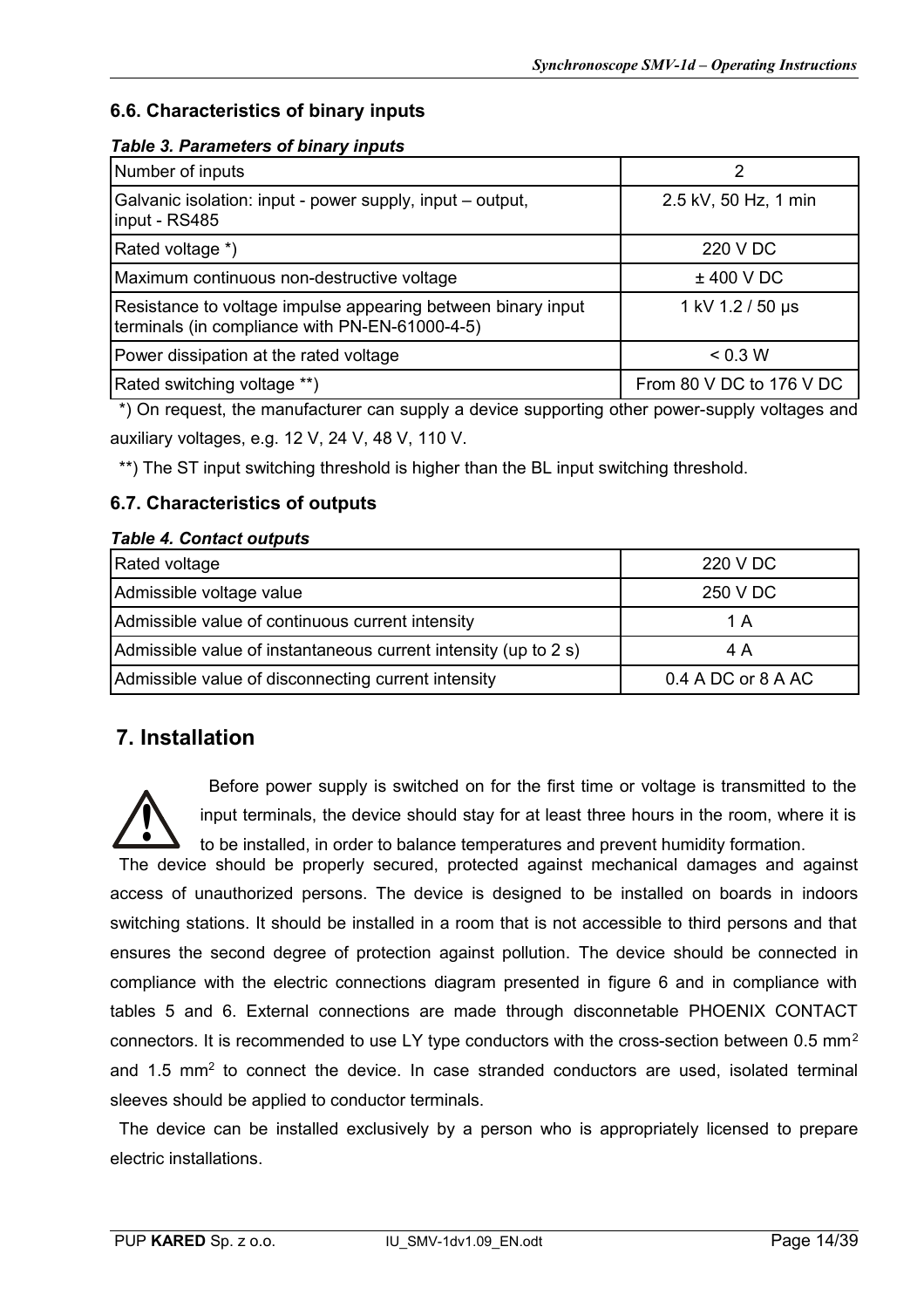The electric installation should be prepared to ensure safe operation at the rated voltages provided in the following tables: 2, 3, 4, 5.

Before the device is installed, one should make sure that the circuits the device is going to be connected to are cut off from power supply and that there is not dangerous voltage between measuring conduits and control conduits.

Conduits should lead to the plug-in connectors supplied with the device. Then, the connectors should be plugged into the corresponding device sockets.

Before the device is installed, one should make sure it is correctly configured. It should be checked in particular, whether the slave address for the serial bus has been set. If the device is not intended to work within a communication system, it is recommended to define the relevant settings before the device is installed.

In the basic version, the RS485 connection leads are connected only to terminal clamps 1, 2 and 3 in connector I. On the user's request, it is possible to install additional RS485 interface connectors or replace the interface with an RS232C connector or optic fibre connectors. Figure 5 shows all proposed communication ports.

| Termina Symbol<br>I No. |                | <b>Description</b>                                                                   |  |
|-------------------------|----------------|--------------------------------------------------------------------------------------|--|
|                         | SG             | the signal GND in the RS485 connector                                                |  |
|                         | D <sub>1</sub> | RS485 connection line (D1 according to MODBUS, B according to TIA/EIA-<br>485)       |  |
| 3                       | D <sub>0</sub> | RS485 connection line (D0 according to MODBUS, A according to<br><b>TIA/EIA-485)</b> |  |
| $\overline{4}$          |                | not connected                                                                        |  |
| 5                       | $Z1-1$         |                                                                                      |  |
| 6                       | $Z1-2$         | contact terminals switching on the ZW circuit breaker                                |  |
|                         | $Z2-1$         |                                                                                      |  |
| 8                       | $Z2-2$         | contact terminals of SY signaling                                                    |  |

#### *Table 5. Connector I*

#### *Table 6. Connector II*

|                         | TUDIE V. COMICCIÓN II |                                                    |
|-------------------------|-----------------------|----------------------------------------------------|
| Termina Symbol<br>I No. |                       | <b>Description</b>                                 |
| l 9                     | U <sub>1</sub>        | input of measuring voltage U1 on line L1           |
| 10                      | N <sub>1</sub>        | reference input of measuring voltage U1 on line L1 |
| 11                      | U <sub>2</sub>        | input of measuring voltage U2 on line L2           |
| 12                      | N <sub>2</sub>        | reference input of measuring voltage U2 on line L2 |
| 13                      | BL+                   | interlock signal input - positive terminal         |
| 14                      | BL-                   | interlock signal input – negative terminal         |
| 15                      | $ST+$                 | ST signal input - positive terminal                |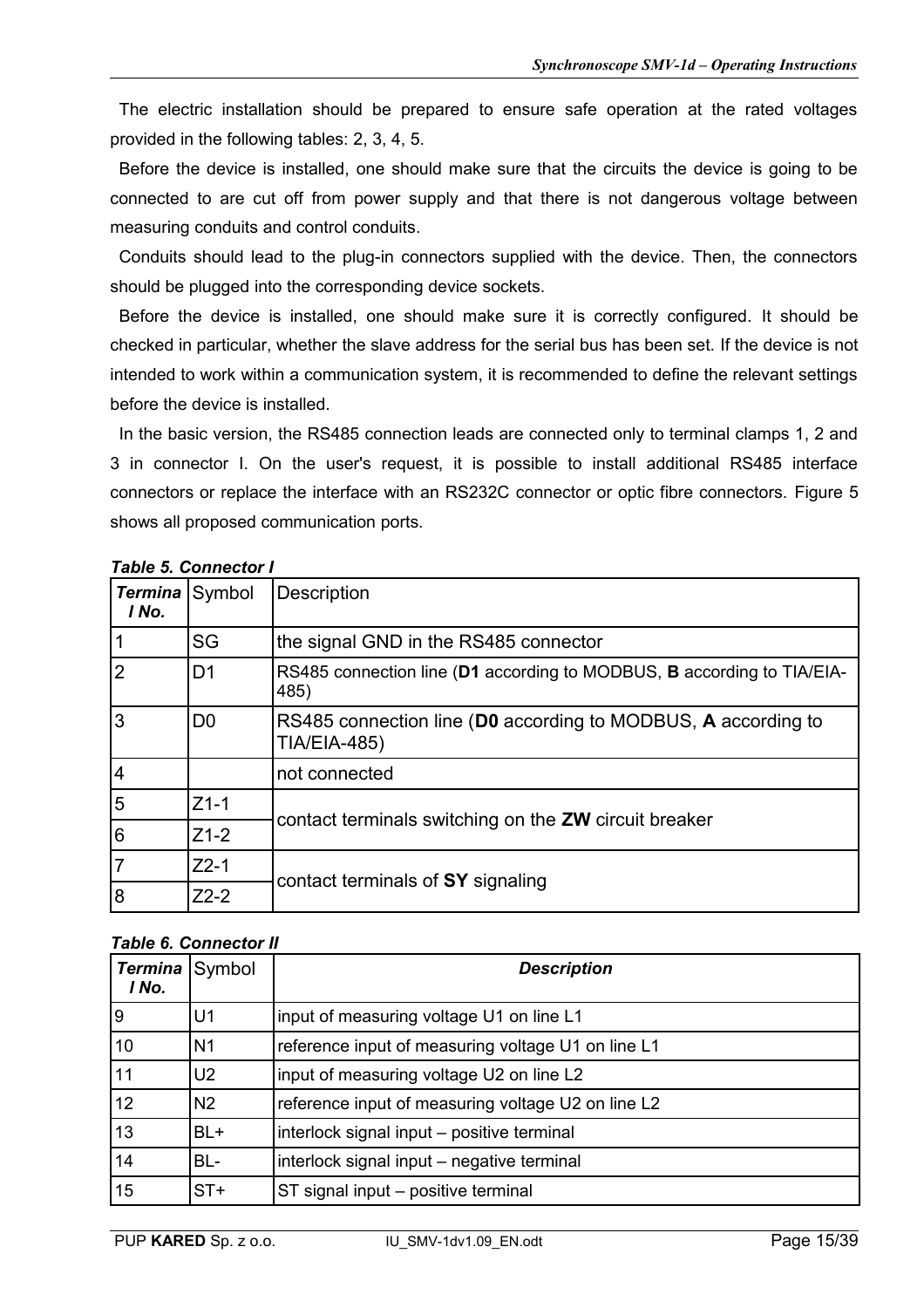| I No. |         | <b>Description</b>                        |
|-------|---------|-------------------------------------------|
| 16    | $ST-$   | ST signal input – negative terminal       |
| 17ء   | ZAS-1   | power-supply terminal – positive terminal |
| 18    | $ZAS-2$ | power-supply terminal - negative terminal |

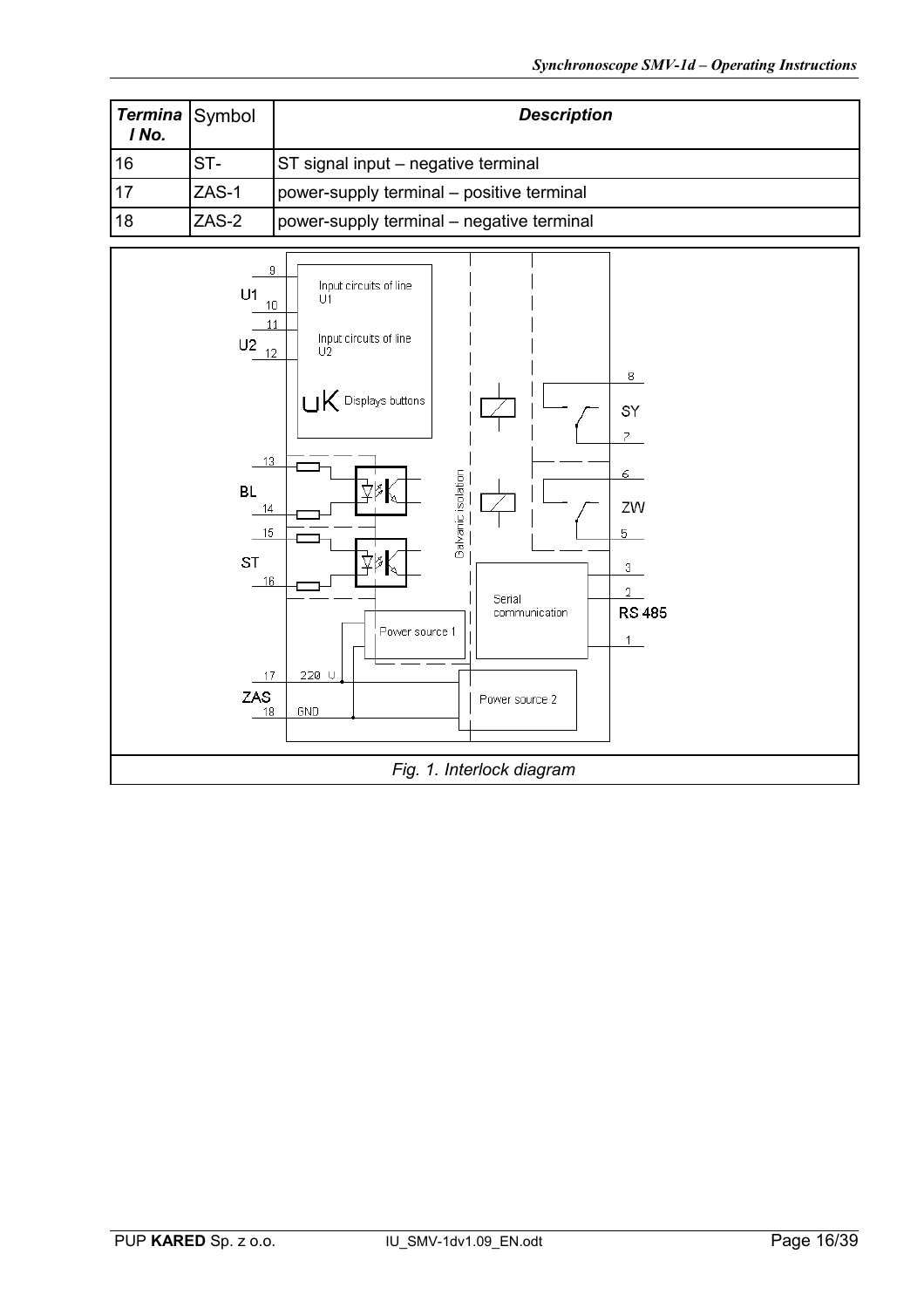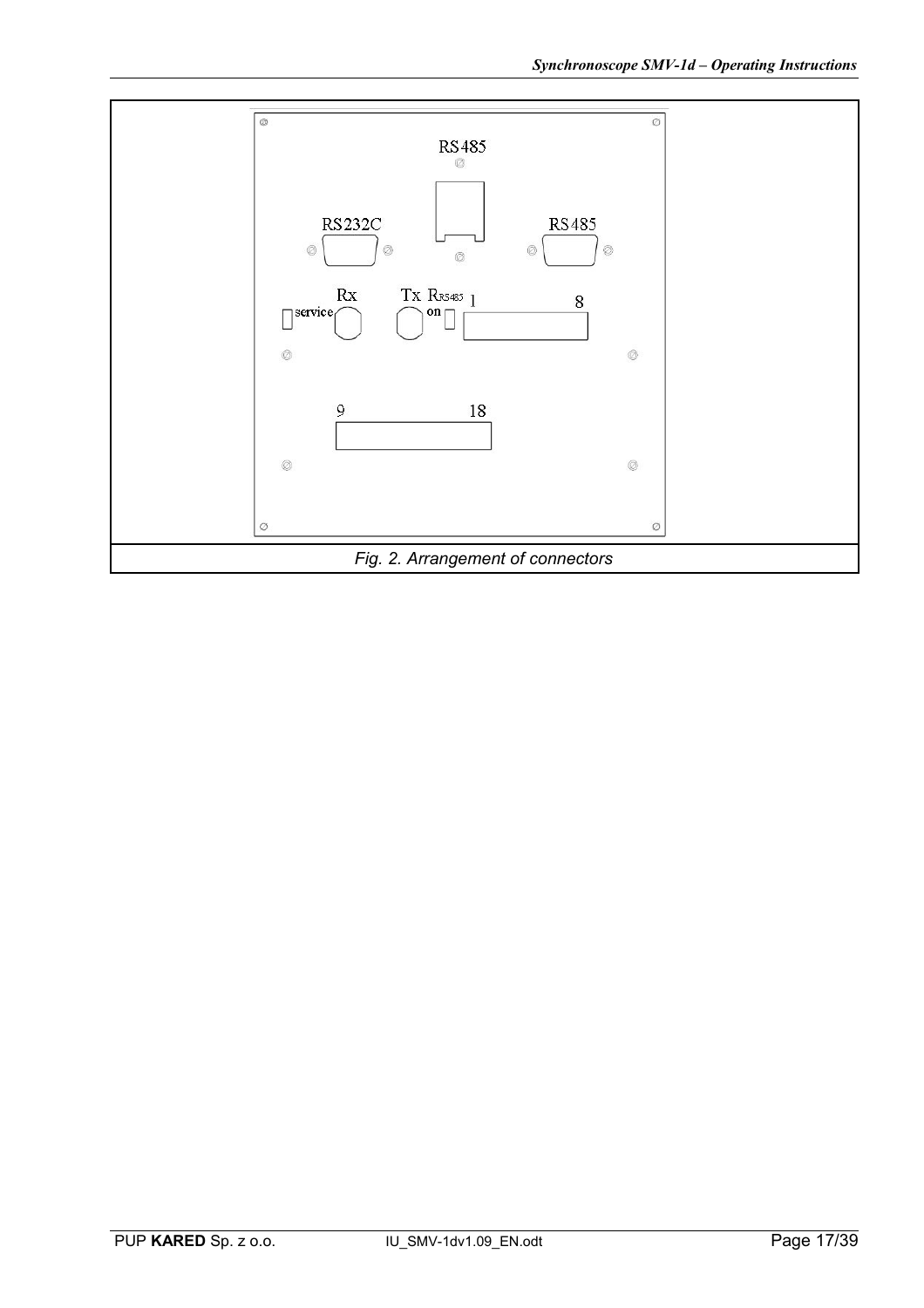

*Fig. 3. Simplified diagram showing, how to connect the SMV-1d device to external circuits*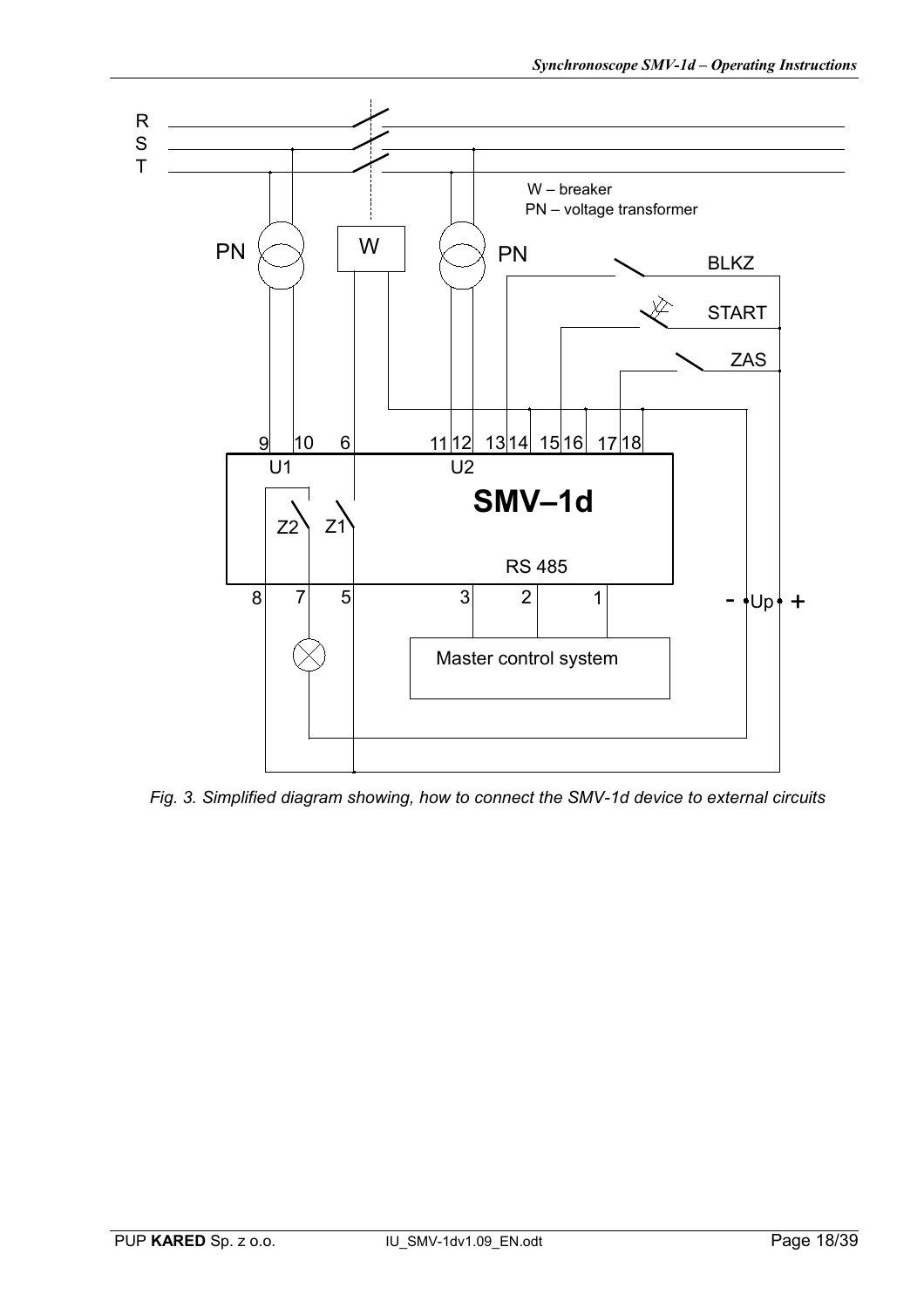# **8. Operation**

#### **8.1. Regular operation**

Regular operation of the device boils down to switching the power supply on. The device will automatically start its operation after an interval of up to 1 s. If the device operates within an IT system, one can read various data from the device and change its settings. The relevant details are provided in section *10.0 Communication over the serial port (page 25*).

By means of buttons P1 (dark sun) and P2 (light sun), the operator can adjust the brightness of displays and adapt it to the prevailing ambient conditions.

The SMV-1d device is pre-programmed at the factory according to the buyer's specifications. The operator may change the settings over the RS connection with a PC workstation with installed software supplied by the manufacturer.

#### **8.2. Manual readout of settings**

The basic settings defined in the SMV-1d device can be viewed by means of push button "F".

- 1. After pressing "F" for the first time, the top display ("∆U") shows "Pro" (program), while the bottom display ("∆F") shows the software version.
- 2. When "F" is pressed again, the top display shows the cell address of the first parameter on the settings list, while the bottom display shows the value of the parameter.
- 3. All settings can be viewed by pressing "F" repeatedly. Once the entire settings list is scrolled down, pressing "F" again starts scrolling the list from the beginning.
- 4. After about 5 seconds after the last activation of pushbutton "F", the displayed parameters and value disappear and the displays show the current values of ∆U and ∆F.

# **9. The SMV-1d algorithm**

#### **9.1. Adopted symbols**

*Table 1. Symbols used in the algorithm*

| Symbol         | Description                                                         | <b>Formula</b> |
|----------------|---------------------------------------------------------------------|----------------|
| dU             | current value of the difference between voltages                    | $U2 - U1$      |
| dfr            | current value of the difference between frequencies                 | f2 - f1        |
| dfi            | current difference between phases (including rotation<br>direction) | l fi2 - fi1    |
| f1             | U1 voltage frequency                                                |                |
| f2             | U2 voltage frequency                                                |                |
| U1             | effective voltage U1 (on line L1)                                   |                |
| U <sub>2</sub> | effective voltage U2 (on line L2)                                   |                |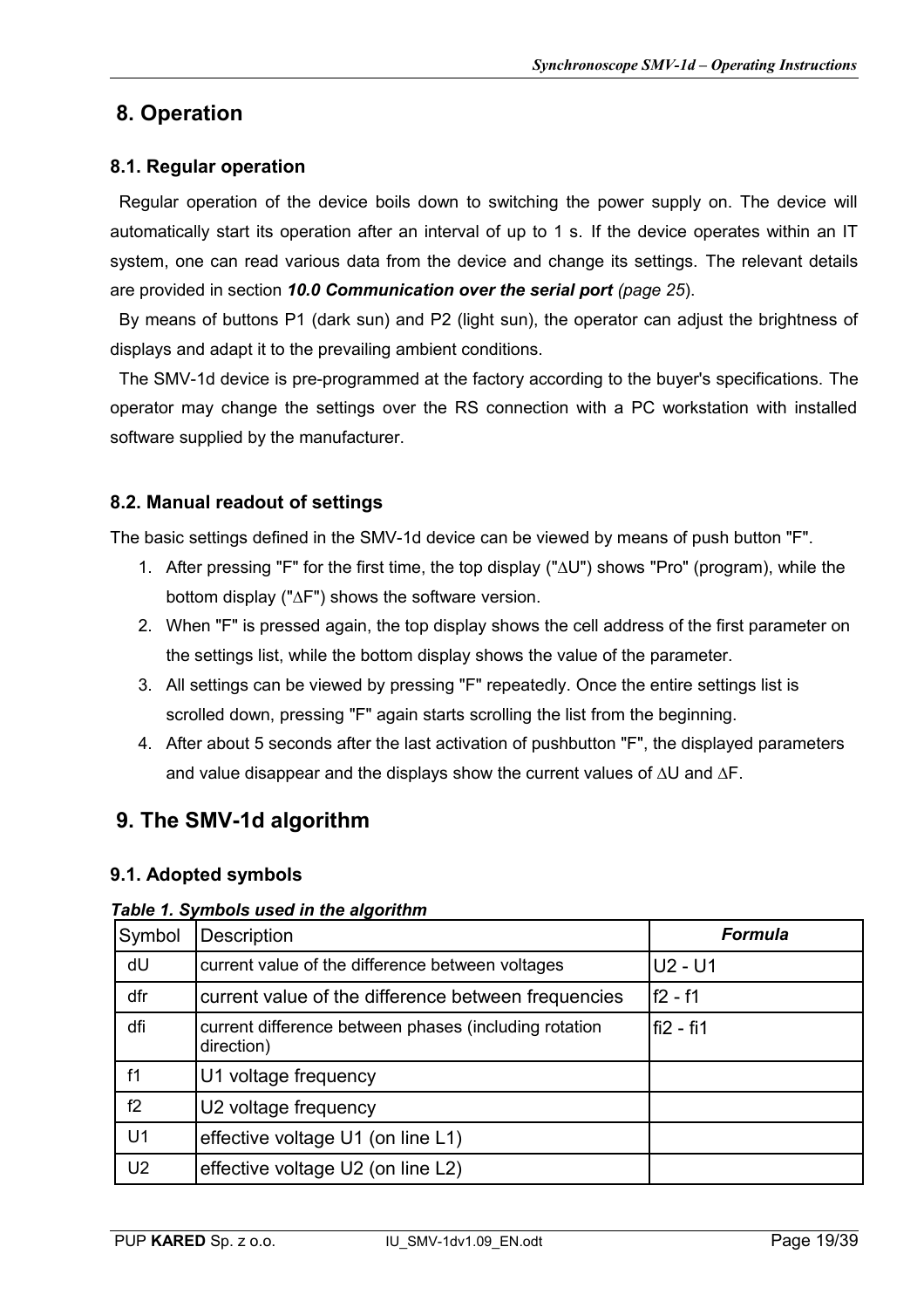#### **9.2. Settings**

In the table and in the entire text, the names of settings are provided in **bold font** (as opposed to, for instance, measured and calculated values).

**Note:** The units provided in the 4<sup>th</sup> column of table 9 (see below) apply to the displayed set values.

| SS              | Addre $ $ Parameter                                                                                            | Sym.            | Unit.        | Range             |                              | Default<br>value<br>Discr.   |              |
|-----------------|----------------------------------------------------------------------------------------------------------------|-----------------|--------------|-------------------|------------------------------|------------------------------|--------------|
|                 |                                                                                                                |                 |              | Min<br><b>Max</b> |                              |                              |              |
|                 | Slave1 address                                                                                                 |                 |              | 1                 | $\star$<br>247               | 254                          |              |
| 6               | Switching interlock, when voltage U1 on line L1<br>is insufficient                                             | U <sub>1d</sub> | % Un         | 0                 | 100                          | 80                           | 1            |
| 7               | Switching interlock, when voltage U2 on line L2<br>is insufficient                                             | U2d             | % Un         | 0                 | 100                          | 80                           | 1            |
| 8               | Admissible lower difference of voltages<br>U2 - U1                                                             | Urd             | % Un         | $-50$             | $+50$                        | -5                           | 1            |
| þ,              | Admissible upper difference of voltages<br>U2 - U1                                                             | Urg             | % Un         | -50               | $+50$                        | $+5$                         | 1            |
| 10              | Frequency difference for "bottom-to-top"<br>synchronization (when $f1 > f2$ )                                  | frd             | mHz          | 0                 | 999**                        | 300                          | 1            |
| 111             | Frequency difference for "top-to-bottom"<br>synchronization (when $f1 < f2$ )                                  | frg             | mHz          | 0                 | 999**                        | 300                          | 1            |
| 12              | Frequency difference for synchronous<br>operation                                                              | fss             | mHz          | 0                 | 200                          | 30                           | 1            |
| 13              | Compensation for constant phase displacement                                                                   | fi0             | o            | $-75$             | $+75$                        | 0                            | 1            |
| 14              | Limit value of the angle for decreasing absolute<br>value of the phase difference and synchronous<br>operation | fi1             | $\mathbf{o}$ | 0                 | $+60$                        | 15                           | 1            |
| 15              | Window width                                                                                                   | uf              | $\circ$      | 1                 | 60                           | 9                            | 1            |
| 16              | lreserved                                                                                                      |                 |              |                   |                              |                              |              |
| 17              | Switch closing time                                                                                            | tw              | ms           | 20                | 320                          | 100                          | $\mathbf{1}$ |
| 18              | Increase in the duration of the output<br>signal                                                               | tp              | ms           | 0                 | 990                          | 50                           | 10           |
| 19              | reserved                                                                                                       |                 |              |                   |                              |                              |              |
| 20              | ower value of voltage U1 on line L1                                                                            | Ud1             | % Un         | 80                | 120                          | 90                           | 1            |
| $\overline{21}$ | Upper value of voltage U1 on line L1                                                                           | Ug1             | % Un         | 80                | 120                          | 110                          | $\mathbf{1}$ |
| $\frac{22}{23}$ | ower value of voltage U1 frequency                                                                             | f d1            | Hz           | 47,5              | 52,5                         | 49,5                         | 0,1          |
|                 | Upper value of voltage U1 frequency                                                                            | fg1             | Hz           | 47,5              | 52,5                         | 50,5                         | 0,1          |
|                 | Lower value of voltage U2 on line L2                                                                           | Ud <sub>2</sub> | % Un         | 80                | 120                          | 90                           | 1            |
| $\frac{24}{25}$ | Upper value of voltage U2 on line L2                                                                           | Ug2             | % Un         | 80                | 120                          | 110                          | $\mathbf{1}$ |
| $\overline{26}$ | ower value of voltage U2 frequency                                                                             | fd <sub>2</sub> | Hz           | 47,5              | 52,5                         | 49,5                         | 0,1          |
| 27              | Upper value of voltage U2 frequency                                                                            | fg <sub>2</sub> | Hz           | 47,5              | 52,5                         | 50,5                         | 0,1          |
| 28              | reserved                                                                                                       |                 |              |                   |                              |                              |              |
| 29              | reserved                                                                                                       | -               |              |                   | -                            |                              |              |
| 30              | reserved                                                                                                       | -               | -            | -                 | $\qquad \qquad \blacksquare$ | $\qquad \qquad \blacksquare$ | -            |
| 31              | reserved                                                                                                       |                 |              |                   | -                            |                              |              |
| 32              | reserved                                                                                                       |                 |              |                   |                              |                              |              |

*Table 2. Device settings*

\* It is possible to introduce any number between 0 and 255. However, the MODBUS standard requires the number to be within the range between 1 and 247. The servicing address is pre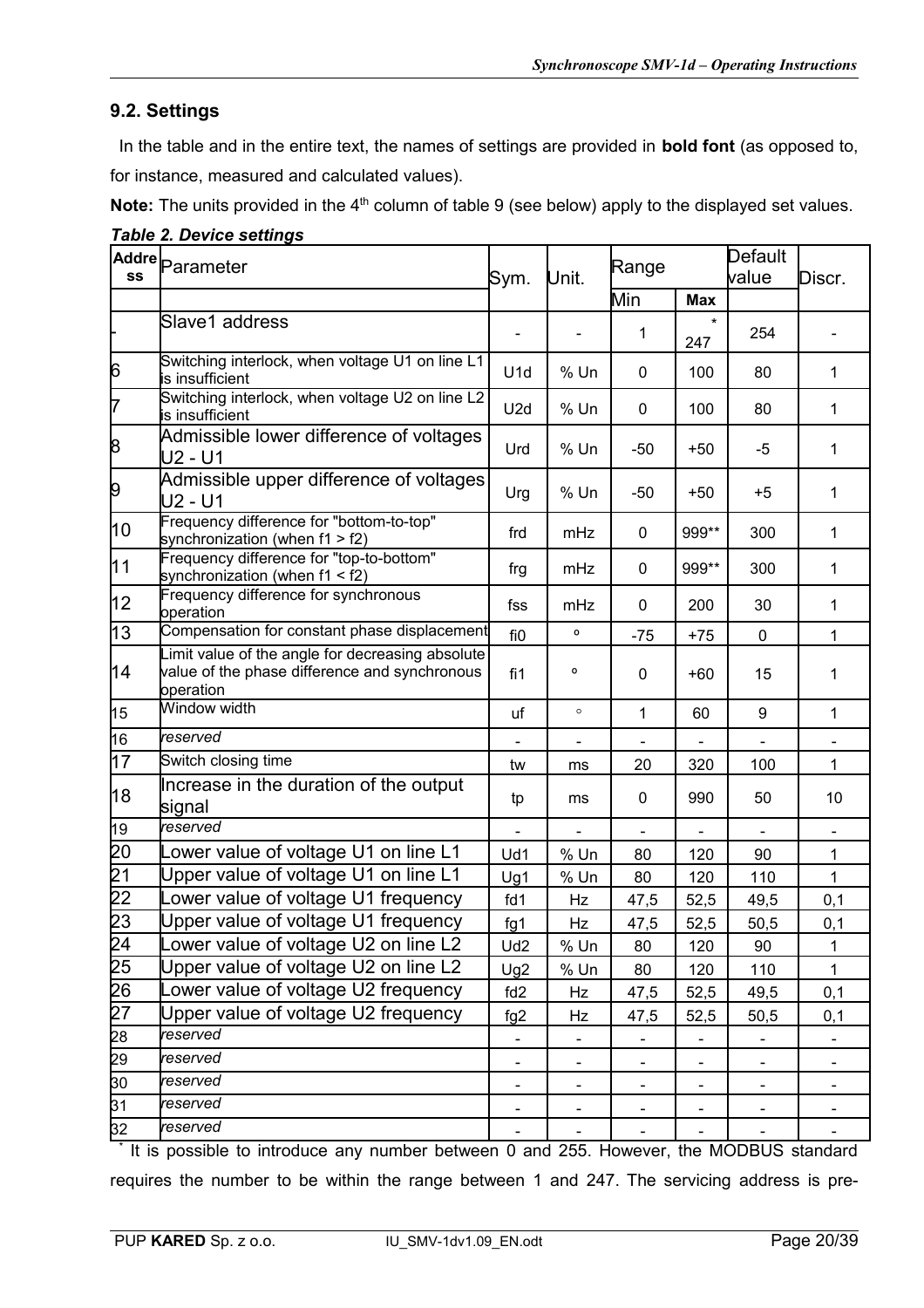defined at the factory. It allows the operator to introduce the required address by means of the software supplied by the manufacturer together with the device.

\*\* option - the connecting possibility with the slipping bigger than 2% of the limited lead angle α< 120 calculated from the value of the permissible slipping and lead time

#### **Adopted symbols:**

Un - rated voltage; fn – rated frequency

**Compensation for constant phase displacement** – If the value is positive, it means voltage U2 is delayed with respect to voltage U1.

#### **9.3. Definitions**

**Phase difference decreases** – It means that the absolute value of the phase displacement between voltages U1 and U2 decreases at a significant rate, i.e. at a rate that cannot be considered to constitute synchronous operation. This corresponds to a situation, when the following condition is met:

d|fi|/dt ≤ -**fss**

**Phase difference increases** – It means that the absolute value of the phase displacement between voltages U1 and U2 increases at a significant rate, i.e. at a rate that cannot be considered to constitute synchronous operation. This corresponds to a situation, when the following condition is met:

d|fi|/dt ≥ **fss**

**Synchronous operation** – It means that the absolute value of the phase displacement between voltages U1 and U2 is constant or varies very slowly.

This corresponds to a situation, when the following condition is met:

|dfi/dt| < **fss**

#### **9.4. The algorithm of SMV-1d operation**

#### **Conditions to stimulating SY signaling ( LED)**

all of the following conditions are met at the same time:

- Voltage 1. U1 > **U1d**
- Voltage 2. U2 > **U2d**
- Voltage 3. **Urd**  $\leq$  dU  $\leq$  **Urg**

Frequency **frd**  $\leq$  dfr  $\leq$  **frg** 

Phase – one of the following conditions is met:

Phase 1. phase difference decreases and  $|dfi| \leq 2\pi (dfr)$ tw**±uf** 

Phase 2. synchronous operation and  $\text{Id}$   $\text{Id}$   $\leq$  **fi1**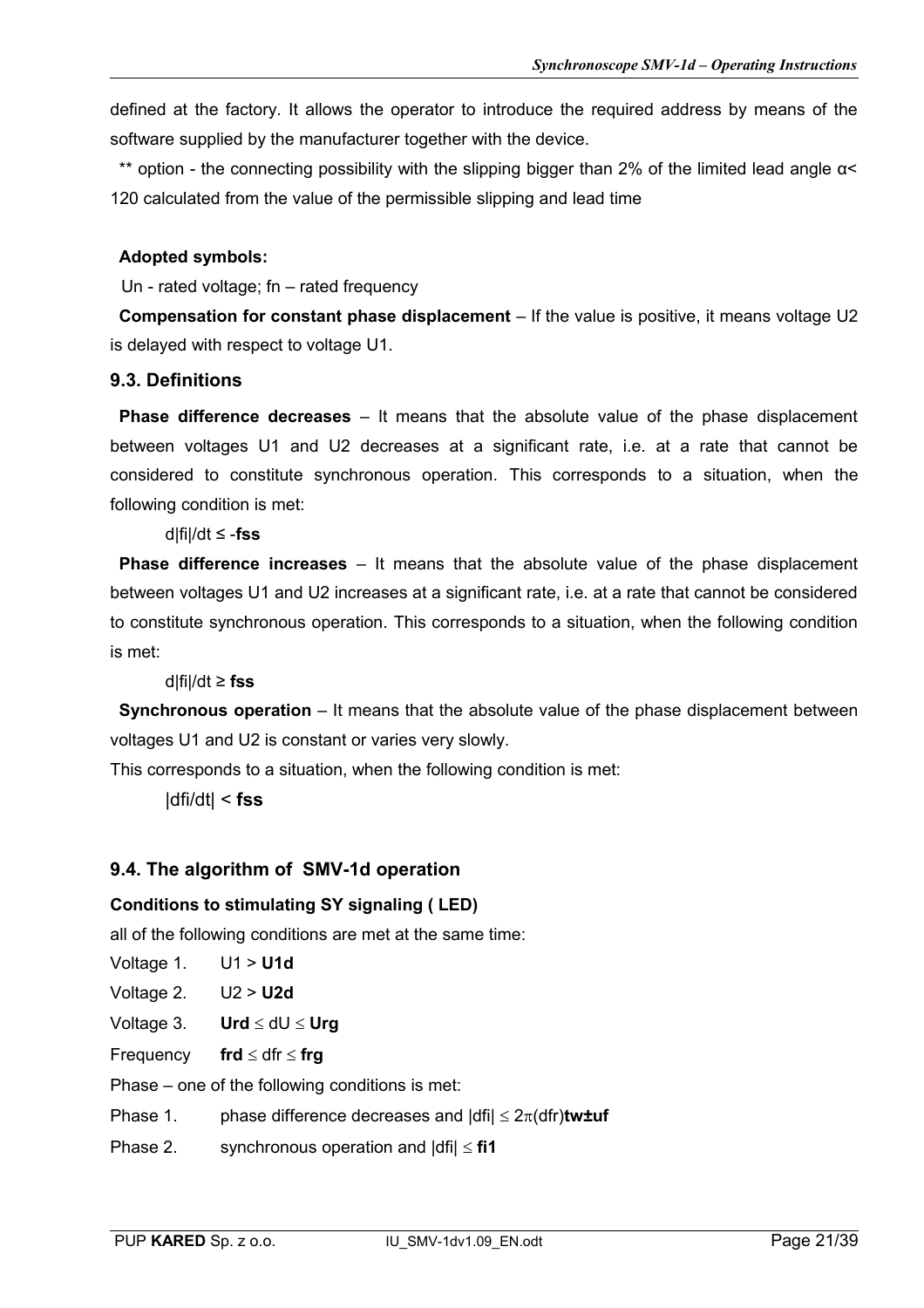If in-phase synchronous operation activation during 60 s does not occur, the Z2 relay generates warning signals with a period of 4s. A warning signal will be switched off, when the activating signal will be generated.

#### **Conditions of signaling deactivation**

Lack of compliance with any of the conditions of signaling.

#### **Conditions of Z1 relay activation– activating circuit breaker**

Voltage and phase conditions as for the signaling activation and one of the phase conditions:

Phase 1. phase difference decreases and |dfi| = 2π(dfr) **tw±uf**

Phase 2. synchronous operation and |dfi| ≤ **fi1**

#### **and:**

Start signal ST = +Up External interlock signal  $BL = 0$  V

#### **Note 1:**

1. The stimulation of Z1 is single. Z1 re-activation is possible after the power supply of automatic device has been disconnected and its restarting.

#### **Conditions of Z1 relay deactivation**

1. Time deduction tw+tp

or

2. Turning off the power supply od SMV-1d device.

#### **Condition of the Z2 relay activation - signaling**

In the SMV-1d semi-automatic synchronizer the Z2 relay is used for remote signaling.

When the conditions of synchronization are met, Z2 is activated with the Z1 relay.

If after sending the switching pulse (tv + tp) the switching signal (BL=Up) does not appear or phase exceeds 60 degrees, the alarm is actuated. Z2 pulses at a frequency of 1 Hz. Permanent deactivation of the Z2 relay occurs by turning off the power supply.

#### **Conditions of Z2 relay deactivation**

1. The appearance of the BL=+Up signal prior to tw+tp time calculation

or

2. Turning off the SMV-1d device power supply.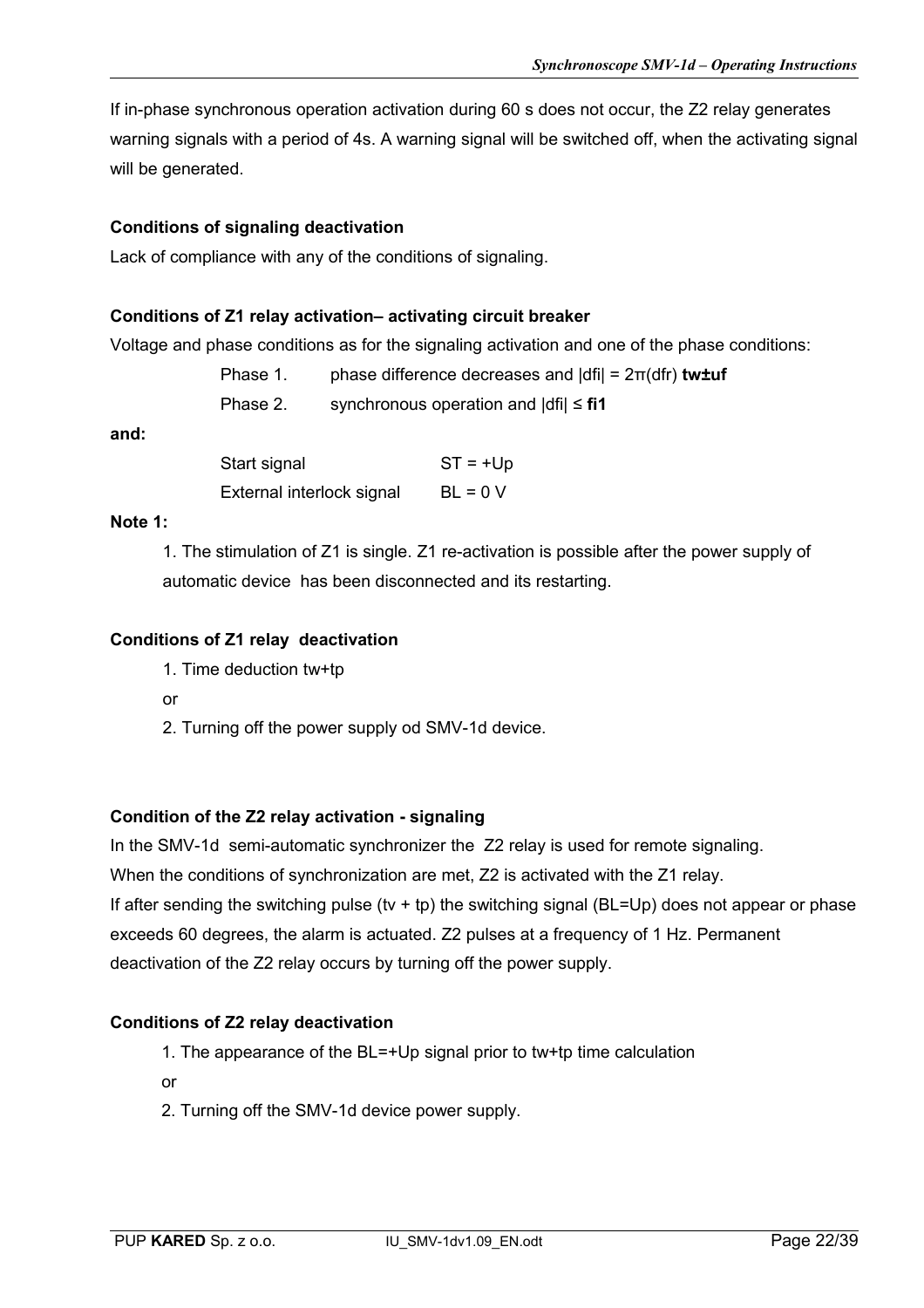If Z2 deactivation took place by turning off the SMV-1d power supply, despite the cause of the alarm is not removed, after powering it is possible to regenerate the switching signal on, if the BL=0 and ST = Up signal and the conditions for synchronization are met.



*Fig.7. No switching pulse caused by the lack of a ST signal (start)*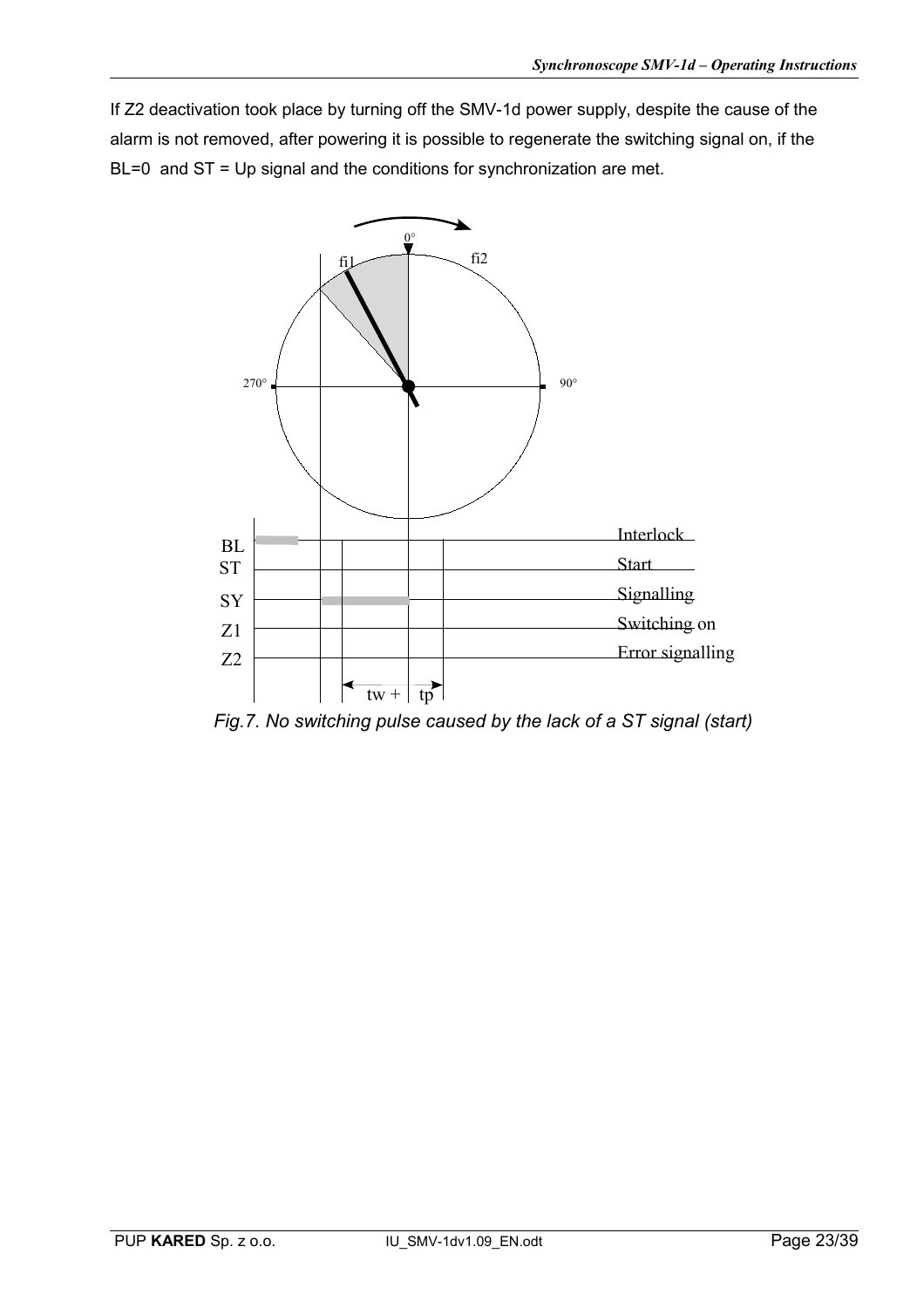

*Fig. 8. Diagram of signals with the correct connection*

**Note:** Start signal as activating signal will be sent only once, next the device will block sending of Z1 signals. **Retrying inclusion should take place only when the cause of circuit breaker nonactivation will be removed.** 

In Figure 7 the signals generated by the SMV-1d device, when there is no start signal are shown. In Figure 8 typical for proper connecting signals, and in Fig. 9 when after sending the signal switching the circuit breaker, there is no switching confirmation signal or circuit breaker has not been closed.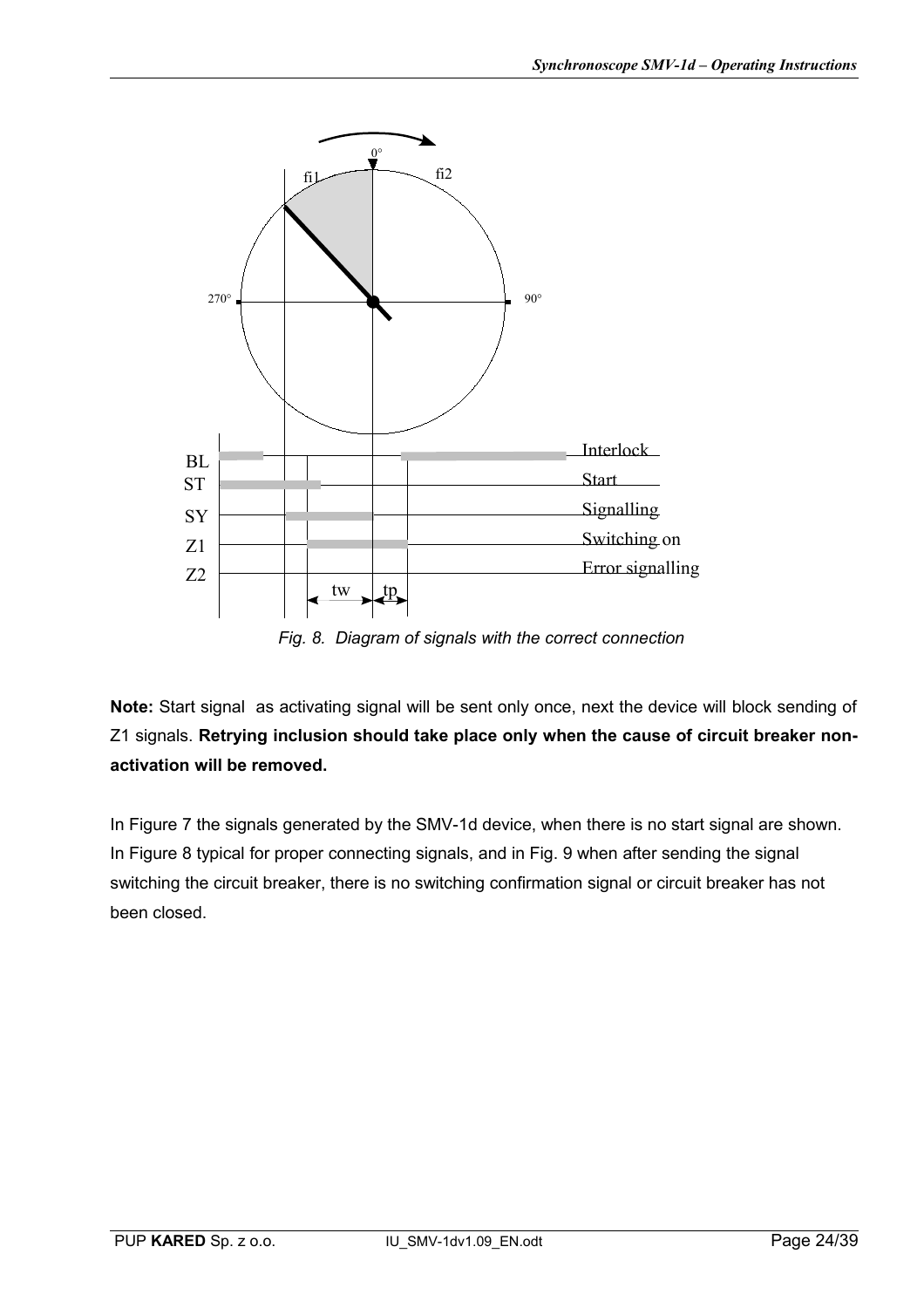

# **10. Communication over the serial port**

#### **10.1. Basic information**

The SMV-1d device is equipped with an asynchronous serial connection that operates according to standard TIA/EIA-485. The interface is galvanically isolated from the rest of the system. Terminal clamps are marked in compliance with the MODBUS standard. Different manufacturers adopt different conventions for marking the terminals of such an interface (occasionally, opposite conventions are adopted). Therefore, one can use the following table to avoid any mistakes (the second part of the table presents symbols used according to standards TIA/EIA-485 and TIA/EIA-422).

| logical levels                                                                                                             |                                            |  |  |  |
|----------------------------------------------------------------------------------------------------------------------------|--------------------------------------------|--|--|--|
| logical level                                                                                                              |                                            |  |  |  |
| signal                                                                                                                     | <b>START, SPACE, ON</b><br>STOP, MARK, OFF |  |  |  |
| voltage level                                                                                                              | $ u(D0)$ > $u(D1)$<br>u(D0) < u(D1)        |  |  |  |
| other used symbols                                                                                                         |                                            |  |  |  |
| A, RDA, SDA, SDB, SD+, RDB, RD+, SIG-B, L1, L3, SD+, UTX H, URX H,<br><b>D0</b> (brown)<br>IL(+), TD(B)+, A+, B+, TX+, RX+ |                                            |  |  |  |

*Table 1. Symbols used to mark signals and lines of an RS485 connection*

٦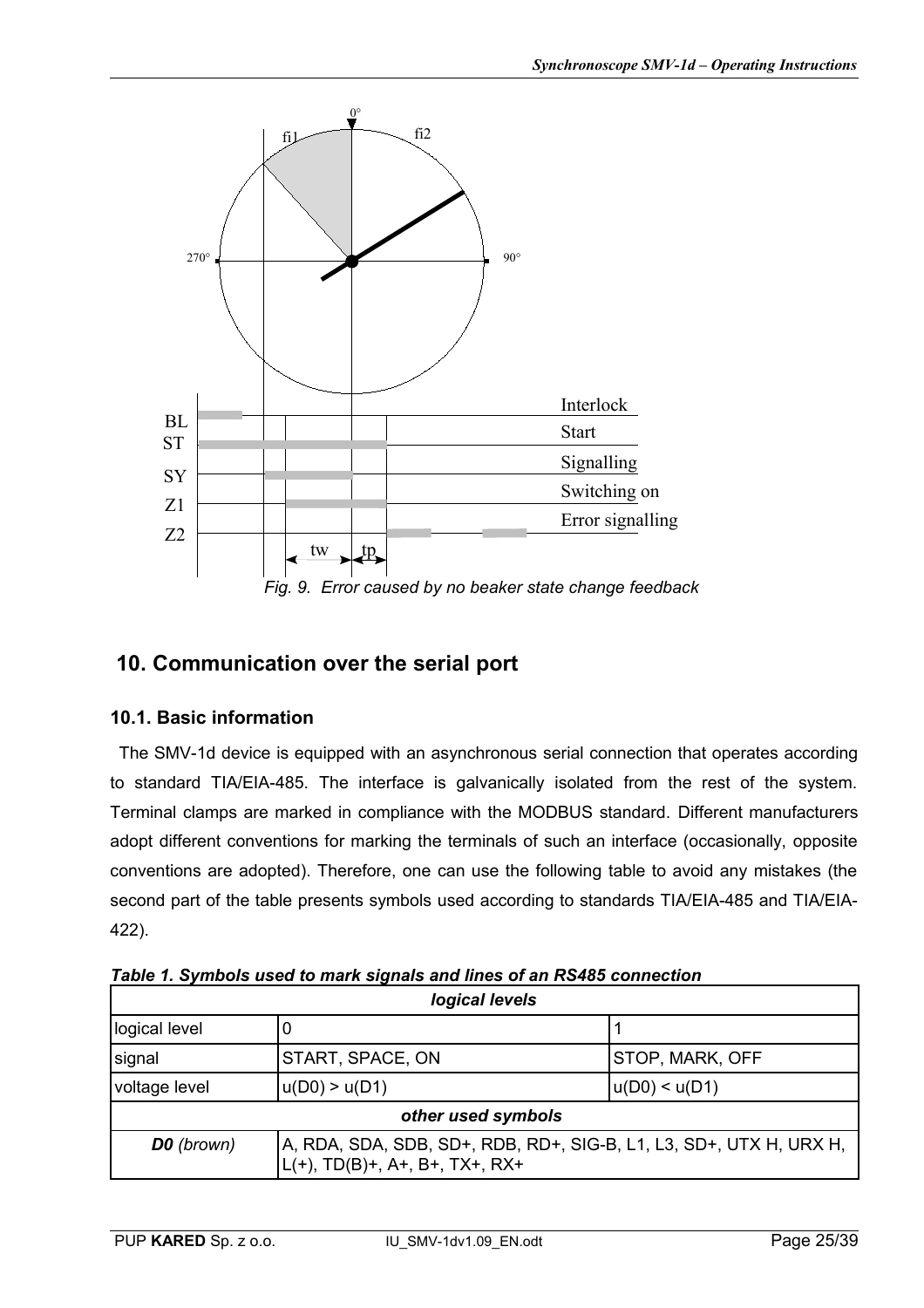| logical levels |                                                                                                          |  |  |
|----------------|----------------------------------------------------------------------------------------------------------|--|--|
| $D1$ (yellow)  | B, RDB, SDB, SDA, SD-, RDA, RD-, SIG-A, L2, L4, SD-, UTX L, URX L,<br>$ L(-), TD(A)$ -, A-, B-, TX-, RX- |  |  |
| SG (gray)      | Common, FG, SHIELD, G, 0V, GND                                                                           |  |  |

The device is delivered with a computer program that can be used to perform all the operations that are available over the MODBUS connection. It allows the operator to read and modify parameter settings, read the values of selected voltage parameters, read the status of input and output signals, etc. A detailed description is provided below. The program is designed to operate in Windows environment (it has been tested under win98, XP, 2000). Software description is provided in the attachment.

#### **10.2. Transmission rate**

It is possible to set the following values: 4800 Bd, 9600 Bd, 19200 Bd, 38400 Bd, 57600 Bd. Tests of transmission rates of 115200 Bd, 128000 Bd and 256000 Bd were successful, but they are applied with an error that exceeds the limits required by MODBUS RTU. They should be used only for testing or servicing purposes. The same applies to the rate of 2400 Bd.

In the servicing mode (activated with the "service" switch on the back of the housing), the transmission rate is set to 19200 Bd. It can be modified by typing the required value into the MBHR\_BAUD register. The modified transmission rate will apply, once the switch is switched off and the program is restarted.

| Code         |      |      | <b>BRGH</b> | <b>SPBRG</b> | <b>Transmission rate</b><br>[Bd] |
|--------------|------|------|-------------|--------------|----------------------------------|
| Hi           | Lo   |      |             |              |                                  |
| 0100         | 0xFF | 1279 | 0           | 255          | 2400                             |
| 0100         | 0x81 | 1153 | 0           | 129          | 4800                             |
| 0100         | 0x40 | 1088 | 0           | 64           | 9600                             |
| $\dots$ 0000 | 0x81 | 129  | 1           | 129          | 19200                            |
| $\dots$ 0000 | 0x40 | 64   |             | 64           | 38400                            |
| 0000         | 0x2A | 42   |             | 42           | 57600                            |
| $\dots$ 0000 | 0x15 | 21   |             | 21           | 115200                           |
| 0000         | 0x13 | 19   |             | 19           | 128000                           |
| $\dots$ 0000 | 0x09 | 9    |             | 9            | 256000                           |

*Table 2. Setting of the asynchronous transmission rate*

*Code* – the value introduced into the MBHR\_BAUD register

**BRGH** – configuration bit in the micro-controller

**SPBRG** – the value introduced into the register of the divider of the clock that times the operation of the serial interface in the micro-controller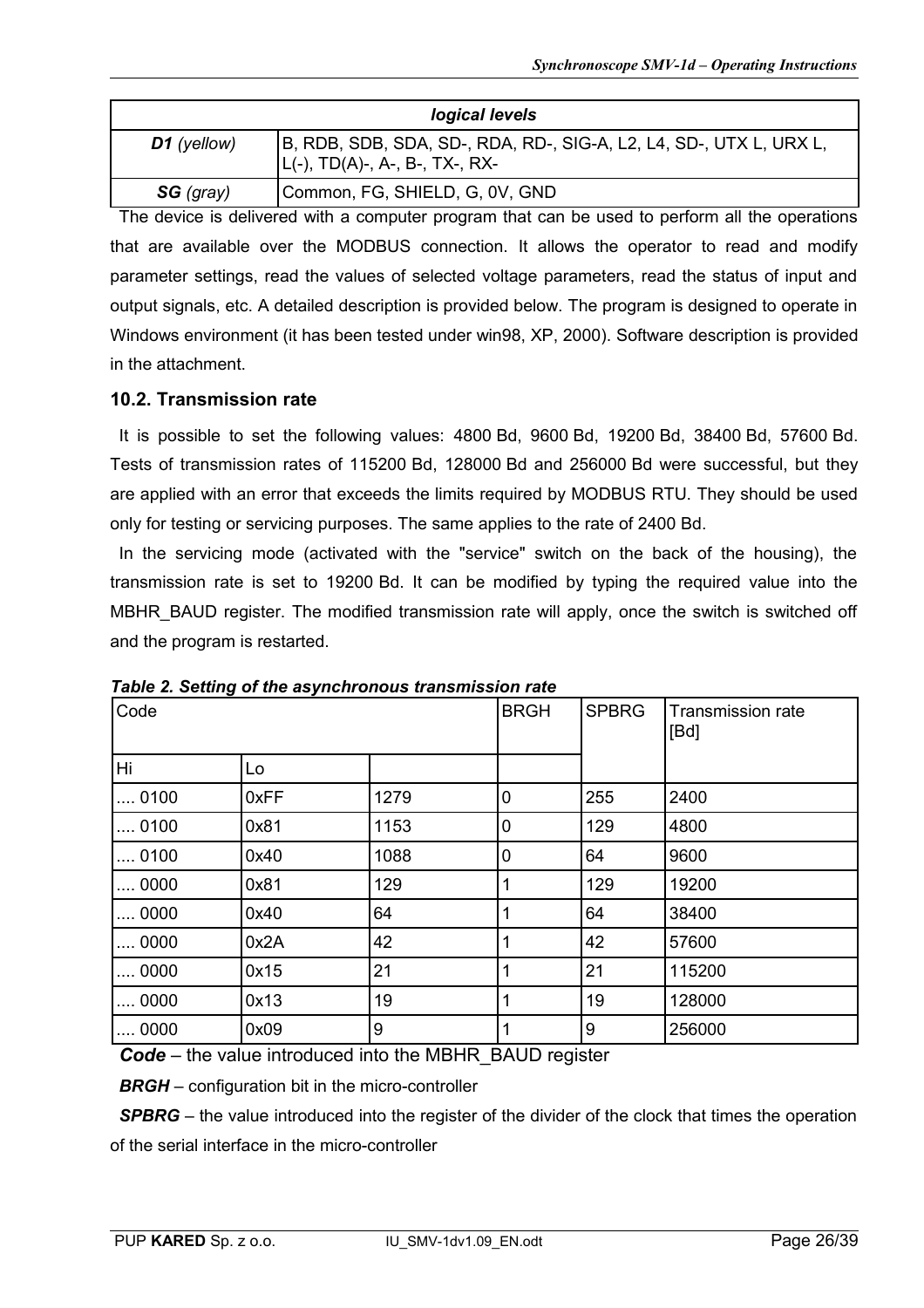#### **10.3. Parity bit**

Attention! In the present version, the parity bit support has not been implemented. If need be, it can be implemented according to the below-presented procedure on the user's request.

Bit No. 8 in the ASCII mode and bit No. 9 in the RTU mode can function as the parity bit.

The bit numbering in the sequence of transmitting one byte or character in asynchronous transmission:

 $0 - start hit$ 

1 – the youngest bit of the transmitted byte

etc.

Modes of parity bit setting that can be programmed:

- $-$  even parity flag,
- $-$  odd parity flag,
- $-$  additional stop bit (logical value: 0).

The setting of the parity bit setting method is recorded together with the setting of the transmission rate in bits 4 and 5 of the older byte of this setting. The table below presents the coding method.

| Code       |    | <b>Parity bit counting mode</b>        |
|------------|----|----------------------------------------|
| Hi         | LO |                                        |
| $\cdot 00$ | .  | additional stop bit (logical value: 0) |
| $\cdot$ 0  |    | even parity flag                       |
| 11         | .  | odd parity flag                        |

*Table 1. Setting of the mode of counting the parity bit in transmitted bytes*

#### **10.4. Protocol**

The asynchronous transmission over an RS485 port functions in a protocol based on MODBUS ASCII or MODBUS RTU. Only the ASCII protocol is supported in the servicing mode.

The setting of the asynchronous transmission protocol is recorded together with the setting of the transmission rate in bit6 of the older byte of this setting. The table below presents the coding method.

*Table 2. Setting of the asynchronous transmission protocol*

| Code |    | <b>Protocol</b> |
|------|----|-----------------|
| H    | LO |                 |
| .v   | .  | ASCII mode      |
| .    | .  | RTU mode        |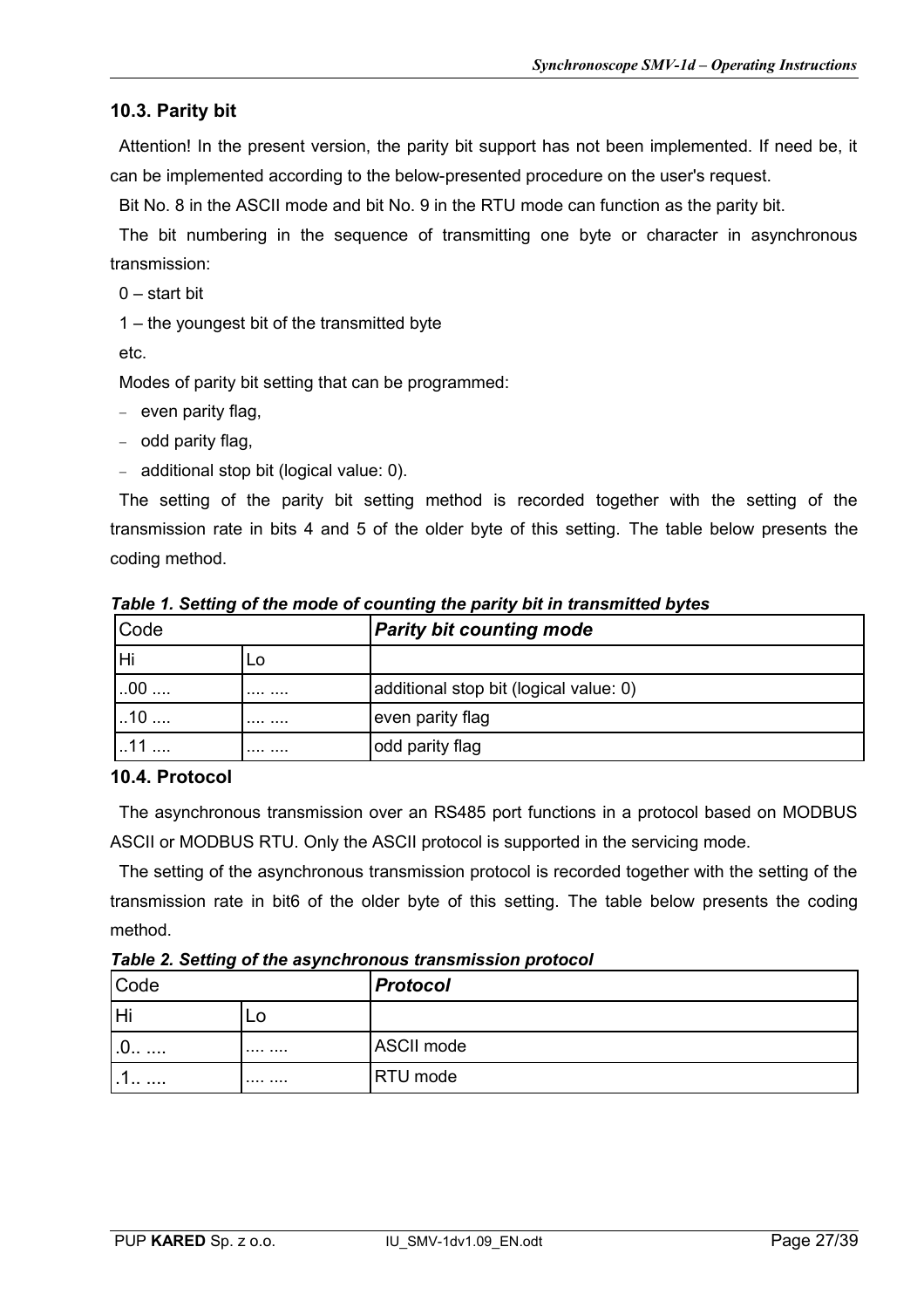#### **10.5. Data accessible over the asynchronous port**

The following table presents the data accessible with MODBUS protocol commands. The table covers all settings that are used in the SCH and SMV series. Some of them are not used in SMV-1d.

| <b>Address</b> | Symbol           | <b>Content</b>                                                                          |  |  |
|----------------|------------------|-----------------------------------------------------------------------------------------|--|--|
|                |                  | <b>INFORMATION CONCERNING THE AUTOMATION</b><br><b>DEVICE AND PROGRAM</b>               |  |  |
| 1              | MBHR_WER_DTA     | Software compilation date (read only)                                                   |  |  |
| $\overline{2}$ | MBHR_WER_NR      | Software version number (read only)                                                     |  |  |
| 3              | MBHR WER TYP     | Device type (version) (read only)                                                       |  |  |
| 4              | <b>MBHR BAUD</b> | <b>Transmission rate</b>                                                                |  |  |
| 5              | MBHR MB ADDR     | Slave address (non-volatile memory*)                                                    |  |  |
|                |                  | <b>SETTINGS</b> (non-volatile memory*)                                                  |  |  |
| $\,6$          | MBHR_U1d         | Interlock caused by too low voltage U1 on line L1 [% Uz]                                |  |  |
| $\overline{7}$ | MBHR_U2d         | Interlock caused by too low voltage U2 on line L2 [% Uz]                                |  |  |
| 8              | MBHR Urd         | Admissible upper difference of voltages U2 - U1 [% Uz]                                  |  |  |
| 9              | MBHR_Urg         | Admissible lower difference of voltages U2 - U1 [% Uz]                                  |  |  |
| 10             | MBHR_frd         | Frequency difference for "bottom-to-top" synchronization $(f1 > f2)$<br>[ <b>m</b> Hz]  |  |  |
| 11             | MBHR_frg         | Frequency difference for "top-to-bottom" synchronization $(f1 < f2)$<br>[ <b>m</b> Hz]  |  |  |
| 12             | MBHR_fss         | Frequency difference for synchronous operation [mHz]                                    |  |  |
| 13             | MBHR_fi0         | Compensation for constant phase displacement [ <b>A</b> ]                               |  |  |
| 14             | MBHR_fi1         | Limit value of the angle for decreasing absolute value of the phase<br>difference [ 論 ] |  |  |
| 15             | MBHR_fi2         | Limit value of the angle for increasing absolute value of the phase<br>difference [°]   |  |  |
| 16             | MBHR_uf          | Admissible phase misalignment [ a ]                                                     |  |  |
| 17             | MBHR_tw          | Switch closing time [ms]                                                                |  |  |
| 18             | MBHR_tp          | Increase in the duration of the output signal [ms]                                      |  |  |
| 19             | MBHR tk          | Switch-on conditions verification period [ms]                                           |  |  |
|                |                  | Settings - voltage free connections (non-volatile<br>memory*)                           |  |  |
| 20             | MBHR_Ud1         | Lower value of voltage U1 [% Uz]                                                        |  |  |
| 21             | MBHR_Ug1         | Upper value of voltage U1 [% Uz]                                                        |  |  |
| 22             | MBHR_fd1         | Lower value of voltage U1 frequency [mHz]                                               |  |  |
| 23             | MBHR_fg1         | Upper value of voltage U1 frequency [mHz]                                               |  |  |
| 24             | MBHR_Ud2         | Lower value of voltage U2 [% Uz]                                                        |  |  |

*Table 3. MODBUS register addresses (MODBUS holding registers)*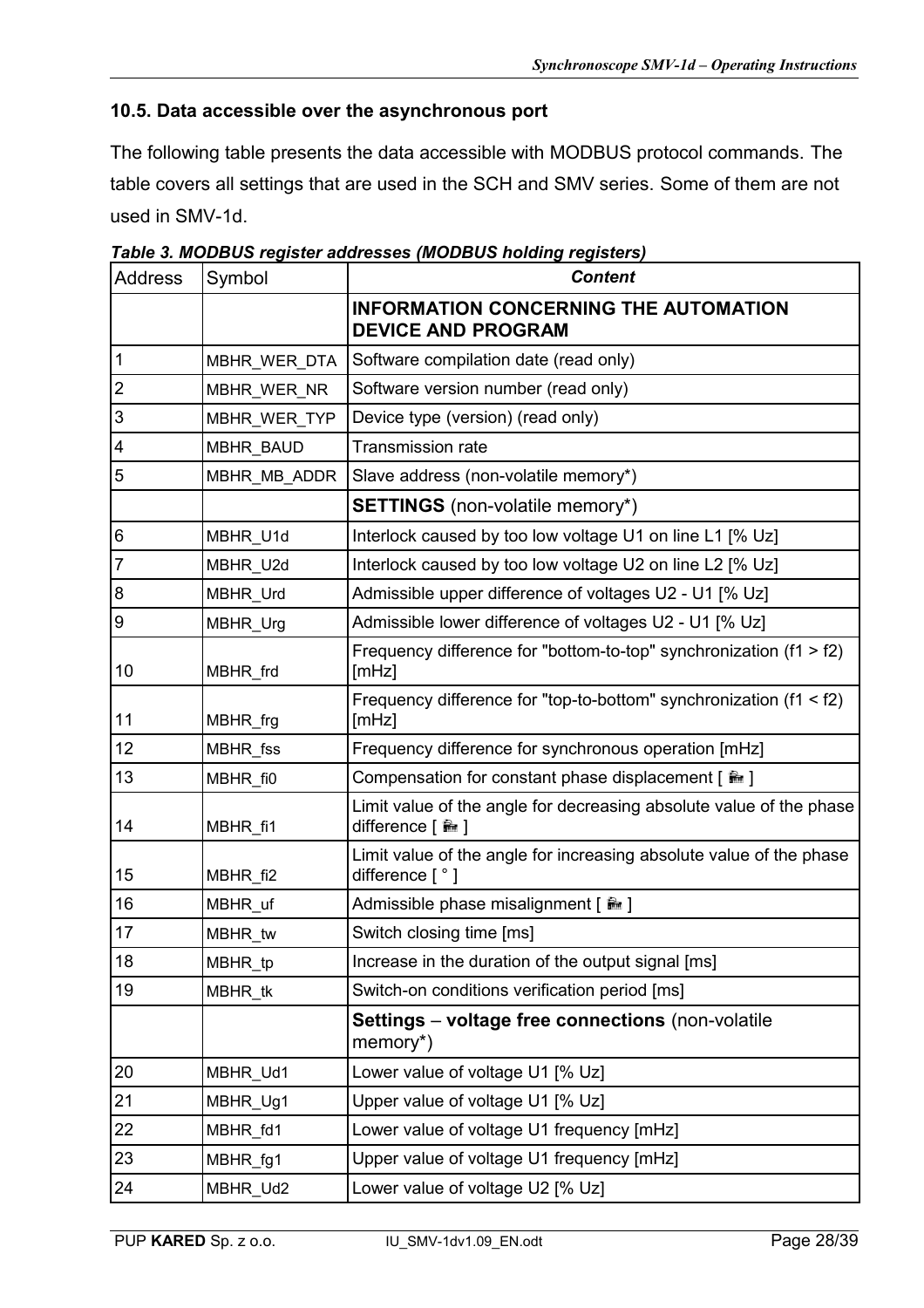| <b>Address</b>  | Symbol           | <b>Content</b>                                                                                                                                                                                                                                          |  |
|-----------------|------------------|---------------------------------------------------------------------------------------------------------------------------------------------------------------------------------------------------------------------------------------------------------|--|
| 25              | MBHR_Ug2         | Upper value of voltage U2 [% Uz]                                                                                                                                                                                                                        |  |
| 26              | MBHR_fd2         | Lower value of voltage U2 frequency on line L2 [mHz]                                                                                                                                                                                                    |  |
| 27              | MBHR_fg2         | Upper value of voltage U2 frequency on line L2 [mHz]                                                                                                                                                                                                    |  |
| 28              | MBHR_Usd1        | Lower value of residual voltage U1 on line L1 [% Uz]                                                                                                                                                                                                    |  |
| 29              | MBHR_Usg1        | Upper value of residual voltage U1 on line L1 [% Uz]                                                                                                                                                                                                    |  |
| 30              | MBHR_Usd2        | Lower value of residual voltage U2 on line L2 [% Uz]                                                                                                                                                                                                    |  |
| 31              | MBHR_Usg2        | Upper value of residual voltage U2 on line L2 [% Uz]                                                                                                                                                                                                    |  |
|                 |                  | binary settings                                                                                                                                                                                                                                         |  |
| 32              | MBHR_ZEZW        | Permissions to carry out the pre-set switching modes (non-volatile<br>memory*)                                                                                                                                                                          |  |
| 32 <sub>0</sub> | TRYB_ZSK         | Permission to switch on within the pre-set angle sector ("1" means<br>"permitted")                                                                                                                                                                      |  |
| $32-1$          | TRYB_SBN         | Permission to connect, when voltage U1 is absent (on line L1) ("1"<br>means "permitted")                                                                                                                                                                |  |
| 32 <sub>2</sub> | TRYB_GBN         | Permission to connect, when voltage U2 is absent (on line L2) ("1"<br>means "permitted")                                                                                                                                                                |  |
| $32-3$          | TRYB_SGBN        | Permission to switch on in a voltage free state ("1" means<br>"permitted")                                                                                                                                                                              |  |
| 32(4.15)        |                  | Reserve                                                                                                                                                                                                                                                 |  |
| 32.35           |                  | Reserve                                                                                                                                                                                                                                                 |  |
|                 |                  | Calibration (non-volatile memory*)                                                                                                                                                                                                                      |  |
| 36              | MBHR_KAL_S       | Calibration of voltage measurement on L1 (the value calculated on<br>the basis of ADC converter samples for $U1 = 100$ V AC RMS)                                                                                                                        |  |
| 37              | MBHR_KAL_G       | Calibration of voltage measurement on L2 (the value calculated on<br>the basis of ADC converter samples for $U2 = 100$ V AC RMS)                                                                                                                        |  |
| 38              | MBHR EEPRCRC     | <b>EEPROM</b> checksum                                                                                                                                                                                                                                  |  |
| 39              | MBHR_LRST        | Restart counter                                                                                                                                                                                                                                         |  |
|                 |                  | <b>Measured values</b>                                                                                                                                                                                                                                  |  |
| 40              | MBHR US          | Value of measuring voltage U1 [0.1 V]                                                                                                                                                                                                                   |  |
| 41              | MBHR UG          | Value of measuring voltage U2 [0.1 V]                                                                                                                                                                                                                   |  |
| 42              | MBHR DU          | Difference of voltages U2 - U1 [0.1 V]                                                                                                                                                                                                                  |  |
| 43              | <b>MBHR TS</b>   | Voltage U1 period [0.8 µs]                                                                                                                                                                                                                              |  |
| 44              | <b>MBHR TG</b>   | Voltage U2 period [0.8 µs]                                                                                                                                                                                                                              |  |
| 45              | <b>MBHR DTGS</b> | Difference between periods of voltages U1 and U2 [0.8 µs]                                                                                                                                                                                               |  |
| 46              | MBHR TSG         | Difference between the zero-crossing times $t(U2) - t(U1)$ [0.8 $\mu$ s]                                                                                                                                                                                |  |
| 47              | <b>MBHR TGS</b>  | Difference between the zero-crossing times $t(U1) - t(U2)$ [0.8 $\mu$ s]                                                                                                                                                                                |  |
| 48              | MBHR_WAR0        | The state, when the software-verified conditions are met. Data are<br>made accessible on particular register bits. Detailed description<br>provided in the table entitled Functions of bits in registers:<br>MBHR_WAR0, MBHR_WAR1, MBHR_WAR2, MBHR_WAR3 |  |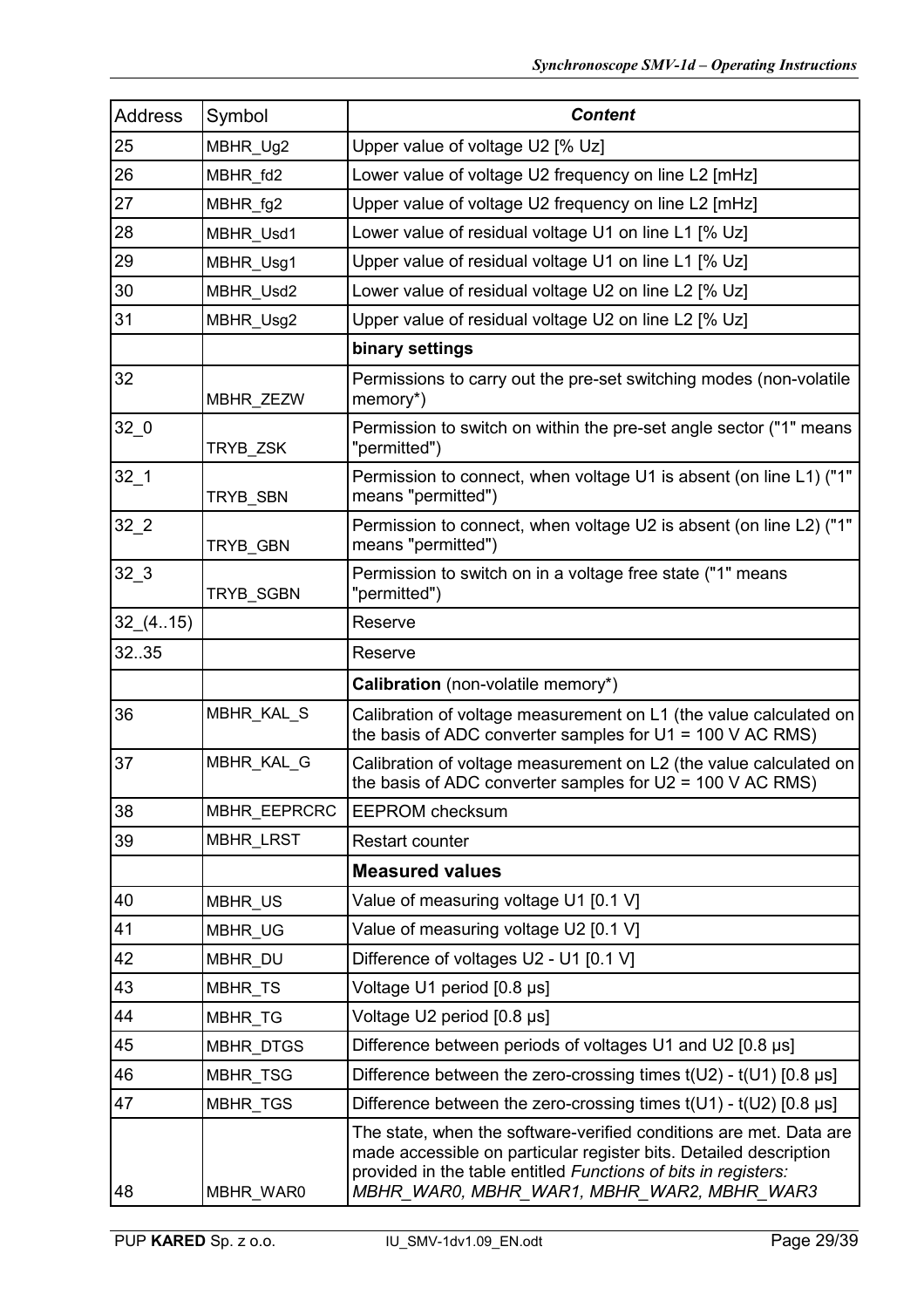| <b>Address</b> | Symbol                                                 | <b>Content</b>                                                          |
|----------------|--------------------------------------------------------|-------------------------------------------------------------------------|
| 49             | <b>MBHR WAR1</b>                                       |                                                                         |
| 50             | <b>MBHR WAR2</b>                                       |                                                                         |
| 51             | MBHR_WAR3                                              |                                                                         |
| 52.69          |                                                        | Reserve                                                                 |
|                |                                                        | <b>Control registers</b>                                                |
| 70             | MBHR_LRCCODE<br>W                                      | Software checksum (introduced)                                          |
| 71             | MBHR LRCCODE<br>$\overline{\phantom{0}}^{\,\,\,\circ}$ | Software checksum (calculated)                                          |
| 72             | MB_CMD                                                 | Command (list of commands is provided below)                            |
| 73             |                                                        | Reserve                                                                 |
| 74             | MB_CMD_R                                               | Response upon carrying out a command                                    |
| 75             |                                                        | Reserve                                                                 |
| 76             | MB_HASLO                                               | Password - younger 16 bits (password functioning is described<br>below) |
| 77             |                                                        | Password – older 16 bits (password functioning is described<br>below)   |
| 78.96          |                                                        | Reserve                                                                 |

The unit ascribed to a given value is presented in square brackets.

\* The content of the registers is written to the non-volatile memory (EEPROM) by means of the relevant command. The content of the registers is read from the EEPROM after every software restart.

Certain registers have been made accessible to be read by the MODBUS protocol, in order to achieve a partial compatibility with the SM-06B synchronizer. A part of the registers duplicates the values of the hitherto used registers, while some of them provide new values. These addresses are within the range from %R3585 to %R3840 (addresses between 3584 and 3839, i.e. the older byte of the address of the read registers must be equal to 0x0E). It is admissible only to read registers with these addresses by means of the Read Holding Registers function. If a register is not listed in table16, its value will be made available as 0.

| <b>Registry</b> | <b>Address</b> | <b>Symbol</b> | <b>Content</b>        | <b>Units</b> |
|-----------------|----------------|---------------|-----------------------|--------------|
| SR3625   %R     | 3624           | MBHR06 US     | Value of voltage U1   | $0.1\%$ Un   |
| <b>9</b> 6R3626 | 3625           | MBHR06 UG     | Value of voltage U2   | $0.1\%$ Un   |
| %R3627          | 3626           | MBHR06 FS     | Value of frequency F1 | $0.01$ Hz    |
| <b>9</b> 6R3628 | 3627           | MBHR06 FG     | Value of frequency F2 | $0.01$ Hz    |

*Table 1. MODBUS register addresses (MODBUS holding registers)*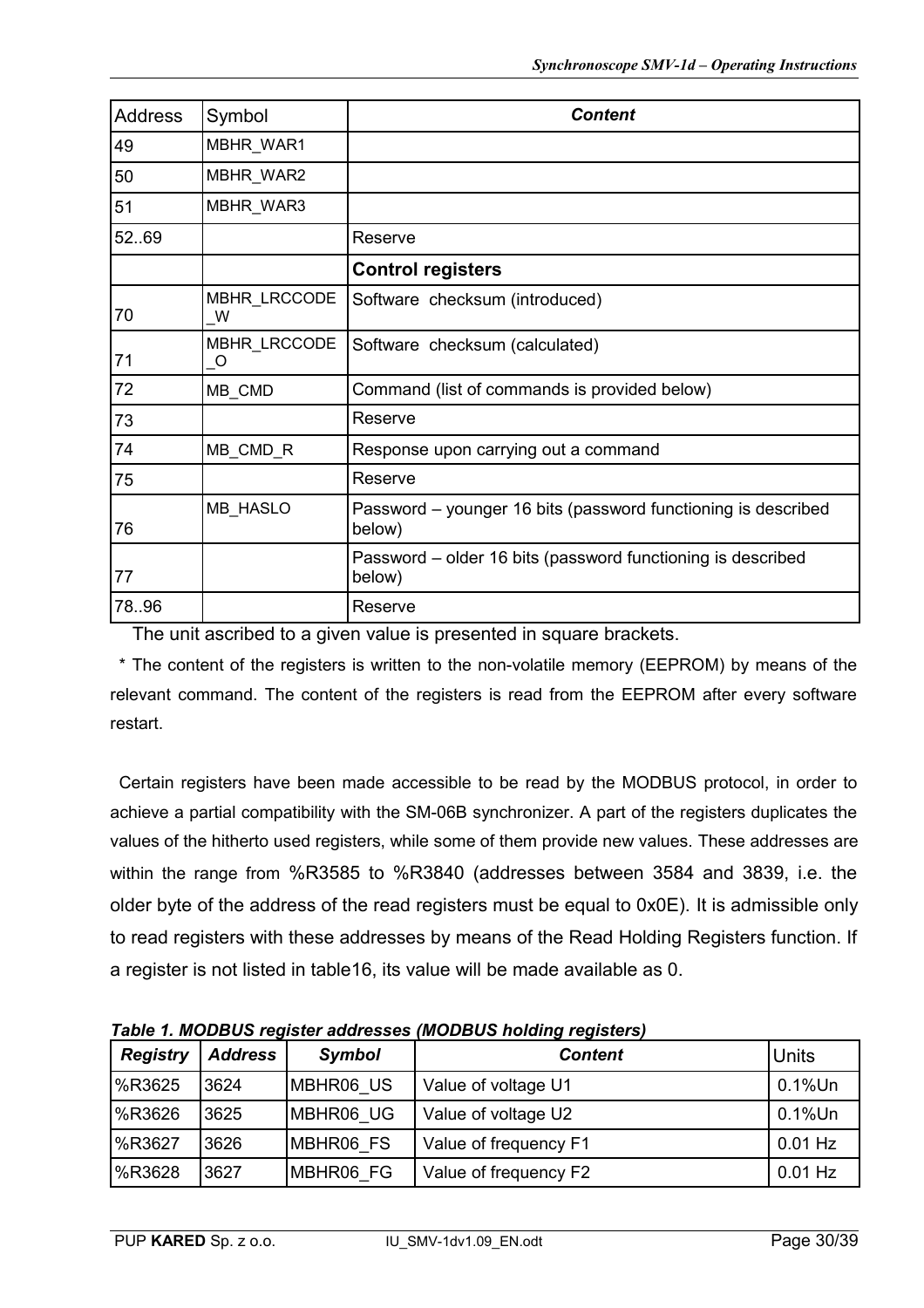| <b>Registry</b> | <b>Address</b> | <b>Symbol</b> | <b>Content</b>                                                                                               | <b>Units</b> |
|-----------------|----------------|---------------|--------------------------------------------------------------------------------------------------------------|--------------|
| <b>9</b> 6R3633 | 3632           | MBHR06 DU     | Value of the voltage difference $U2 - U1$                                                                    | 0.01%U1      |
| S63634          | 3633           | MBHR06 DF     | Value of the frequency difference F2 - F1                                                                    | 0.01%F1      |
| S63636          | 3635           | MBHR06 DFi    | Value of phase difference between<br>synchronizer inputs U2 and U1                                           | $0.01^\circ$ |
| <b>%R3637</b>   | 3636           | MBHR06 DFi1   | Value of phase difference between<br>synchronizer inputs U2 and U1, with setting<br>fi0*) taken into account | 40           |

\* – value fi0 is deducted from the measured phase displacement value

Values 0x8000 and 0x8001 indicate an undetermined value

Un – nominal voltage value: 100 V RMS

#### *Table 2. Constants in the communication over the MODBUS port*

| <b>Symbol</b>  | Value      | <b>Description</b>                                                                                                                                                                               |
|----------------|------------|--------------------------------------------------------------------------------------------------------------------------------------------------------------------------------------------------|
| MB HASLO 1     | 0x3425A0B2 | The password allows one to modify the settings and type<br>commands in (it eliminates the risk of accidental setting<br>modification).                                                           |
| MODBUS ADR SRV | 0xFE       | The MODBUS slave address for servicing purposes. It<br>functions independently of the position of the "service"<br>switch. It allows one to read and write the appropriate slave<br>address.     |
| MODBUS ADR ZW  | 0xFD       | The MODBUS slave address for servicing purposes. It<br>functions in the servicing mode activated with the "service"<br>switch. It allows one to read and write the appropriate slave<br>address. |

Commands. When a command is introduced at an appropriate address (see *Control registers* in the *MODBUS register addresses* table), the corresponding action will be carried out. Password MB\_HASLO\_1 must be provided before a command can be introduced.

|  | Table 3. Commands recommended to be performed over the MODBUS connection |
|--|--------------------------------------------------------------------------|
|--|--------------------------------------------------------------------------|

| Code   | Symbol             | Task                                                                          |  |  |  |
|--------|--------------------|-------------------------------------------------------------------------------|--|--|--|
| 0x7829 | <b>MBCMD RESET</b> | Carry out the processor command: RESET                                        |  |  |  |
| 0x783A | MBCMD WR EEPR      | Save registers to EEPROM (the ones that are saved to non-<br>volatile memory) |  |  |  |
| 0x7312 | MBCMD KAL S        | Run calibration                                                               |  |  |  |
| 0x7325 | MBCMD KAL E        | Terminate calibration                                                         |  |  |  |
| 0x735A | MBCMD KAL B        | Abort calibration                                                             |  |  |  |

#### *Table 4. Responses to commands recommended to be performed over the MODBUS connection*

| <b>Code</b> | Symbol     | <b>Description</b>                                                                                             |  |  |  |
|-------------|------------|----------------------------------------------------------------------------------------------------------------|--|--|--|
| 0x0101      | IMBCMD RST | The value of the MB_CMD_R register (containing responses to<br>commands) is introduced after software restart. |  |  |  |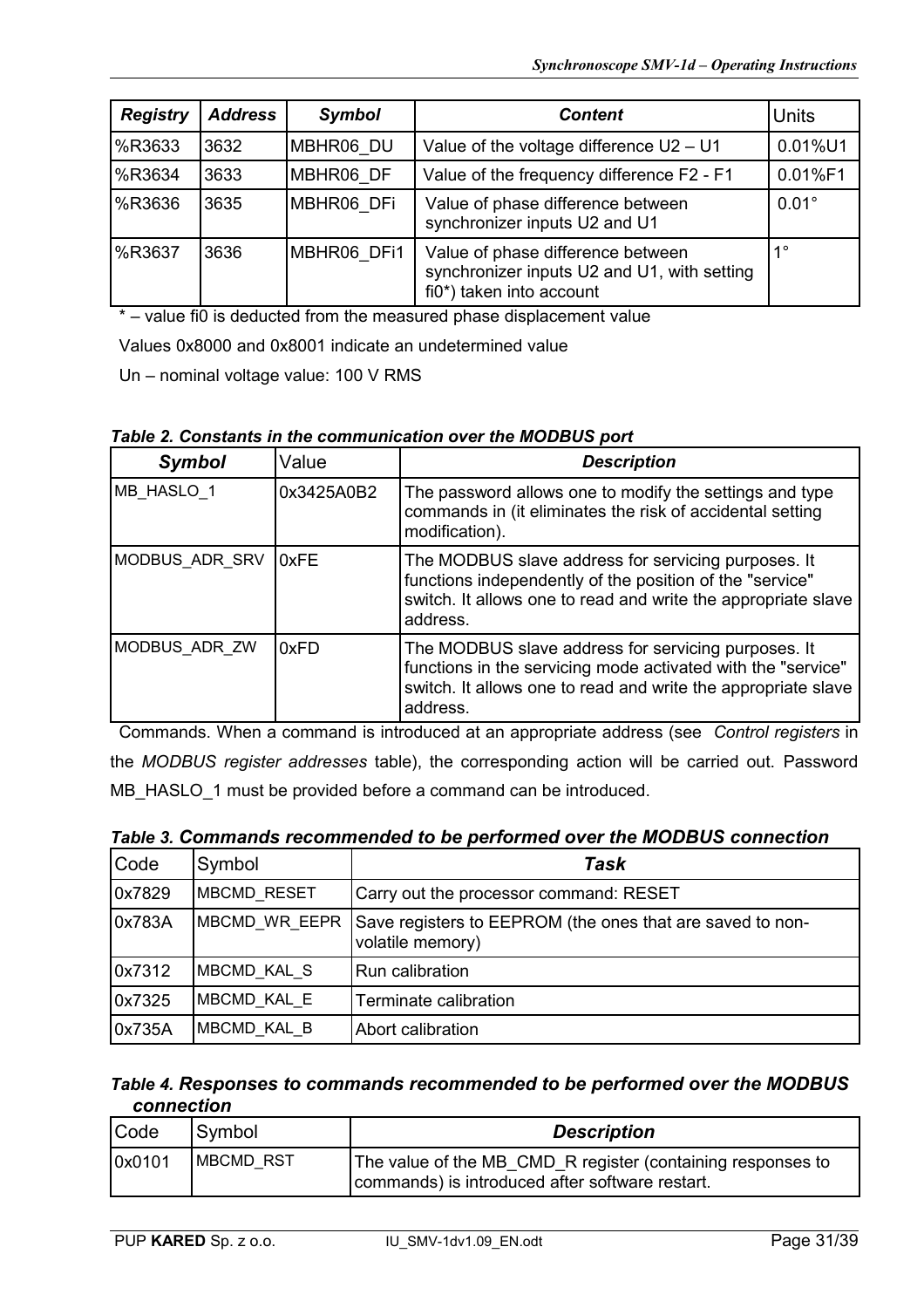| Code   | Symbol               | <b>Description</b>                                     |  |  |  |
|--------|----------------------|--------------------------------------------------------|--|--|--|
| 0x1223 | <b>IMBCMD KAL ST</b> | Confirmation that calibration is started               |  |  |  |
| 0x1234 | MBCMD KAL OK         | Confirmation that calibration is finished successfully |  |  |  |
| 0x1245 | MBCMD KAL BR         | Confirmation that calibration is discontinued          |  |  |  |

#### **10.6. Reading of setting values**

Settings are read in a standard manner, by means of the MODBUS function: "**Read Holding Registers**". The addresses of registers that store set values are presented in the table entitled *MODBUS register addresses (MODBUS holding registers),* page *26*.

#### **10.7. Writing setting values**

If the RS485 bus is connected to only one controller, one can use the servicing address MODBUS ADR SRV. If there are more controllers, the servicing address MODBUS\_ADR\_SRV cannot be used (because several controllers would respond simultaneously). One should use the known, unique slave address or the MODBUS ADR ZW address that is enable with the "service" switch, available on the housing back wall. Obviously, if this address is to be used, the switch should be enabled only in one controller.

To write a setting value, one should follow the following procedure:

- Read the slave address of the controller by means of the servicing address MODBUS ADR ZW (it functions, when the "service" switch is enabled).
- If there is no response to the slave address MODBUS\_ADR\_ZW, read the slave address of the controller by means of the servicing address MODBUS ADR SRV (it functions all the time, but only on controller can be connected to the bus).
- Check, if the slave address is correct (within the range from 1 to 247) and if the controller responds to this address (e.g. read the basic information about the automation device: the version, etc.). If it is not, ask the operator to provide this address and write it in the controller (as described below).
- Introduce a 32-bit MB\_HASLO\_1 password (see sub-section: *Constants in the program)* into two registers designed to accept the password (see table: *MODBUS register addresses (MODBUS holding registers),* page 26. Settings are saved in a standard manner, by means of the MODBUS function: *Write Multiple registers*. The slave servicing address can be used for this purpose. Attention! The password is deleted (reset) upon carrying out another MODBUS command *Write Multiple registers*.
- Write setting values by means of the MODBUS function: *Write Multiple registers*.
- Transfer the content of registers into the non-volatile memory (EEPROM) by means of the command MBCMD\_WR\_EEPR that is introduced at the address MB\_CMD.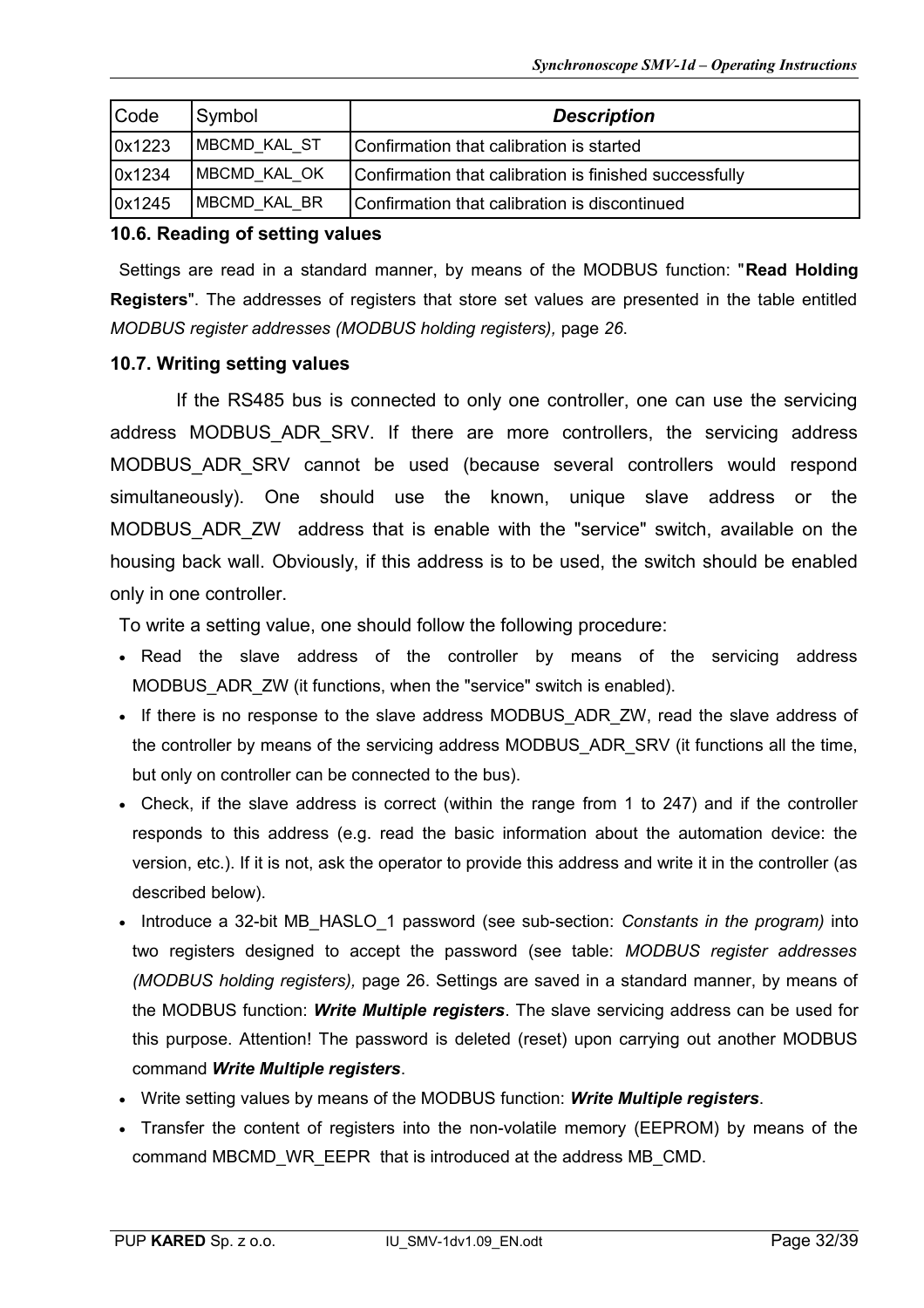#### **10.8. Writing of the slave address**

To write the slave address, one should follow the following procedure:

- Read the slave address of the controller by means of the servicing address.
- Check, if the address has been correctly introduced (which includes checking, if it falls within the range of addresses that are admissible in the Modbus protocol, as the default address is set outside this range). If it has, this address should be used further on. If it has not, the servicing address should be used.
- Introduce a 32-bit MB\_HASLO\_1 password (see sub-section: *Constants in the program*) into two registers designed to accept the password (see table: *MODBUS register addresses (MODBUS holding registers),* page 26. Settings are saved in a standard manner, by means of the MODBUS function: *Write Multiple registers*. This can be done by means of the read slave address (if it is correct) or else by means of the servicing slave address. Attention! The password is deleted (reset) upon carrying out another MODBUS command *Write Multiple registers*.
- Write the slave address by means of the MODBUS function: *Write Multiple registers*.
- Transfer the content of registers into the non-volatile memory (EEPROM) by means of the command MBCMD\_WR\_EEPR\_that is introduced at the address MB\_CMD.

#### **10.9. Data reading**

 Information concerning the device, software, calibration and values measured by SMV-1d is read in a standard manner, by means of the MODBUS function: *Read Holding Registers*. The addresses of registers that store information about the automation device, software, calibration and measured values are presented in the table entitled *MODBUS register addresses (MODBUS holding registers)*, page 26. This table also shows, how to interpret the read values (e.g. units of physical quantities) for the majority of registers. The remaining registers (not described in detail in this table) have the following meaning:

#### **1.1. Software compilation date.**

This register contains the number identifying software compilation date. Data are coded in the same manner as in calculation sheets (e.g. *OpenOffice.org*) and Delphi complier libraries designed for processing dates.

Examples of dates and their corresponding day numbers:

- 1899-12-30 0
- 2003-01-01 37622
- 2004-01-01 37987
- 2005-01-01 38353
- 2006-01-01 38718
- Device type (version) code.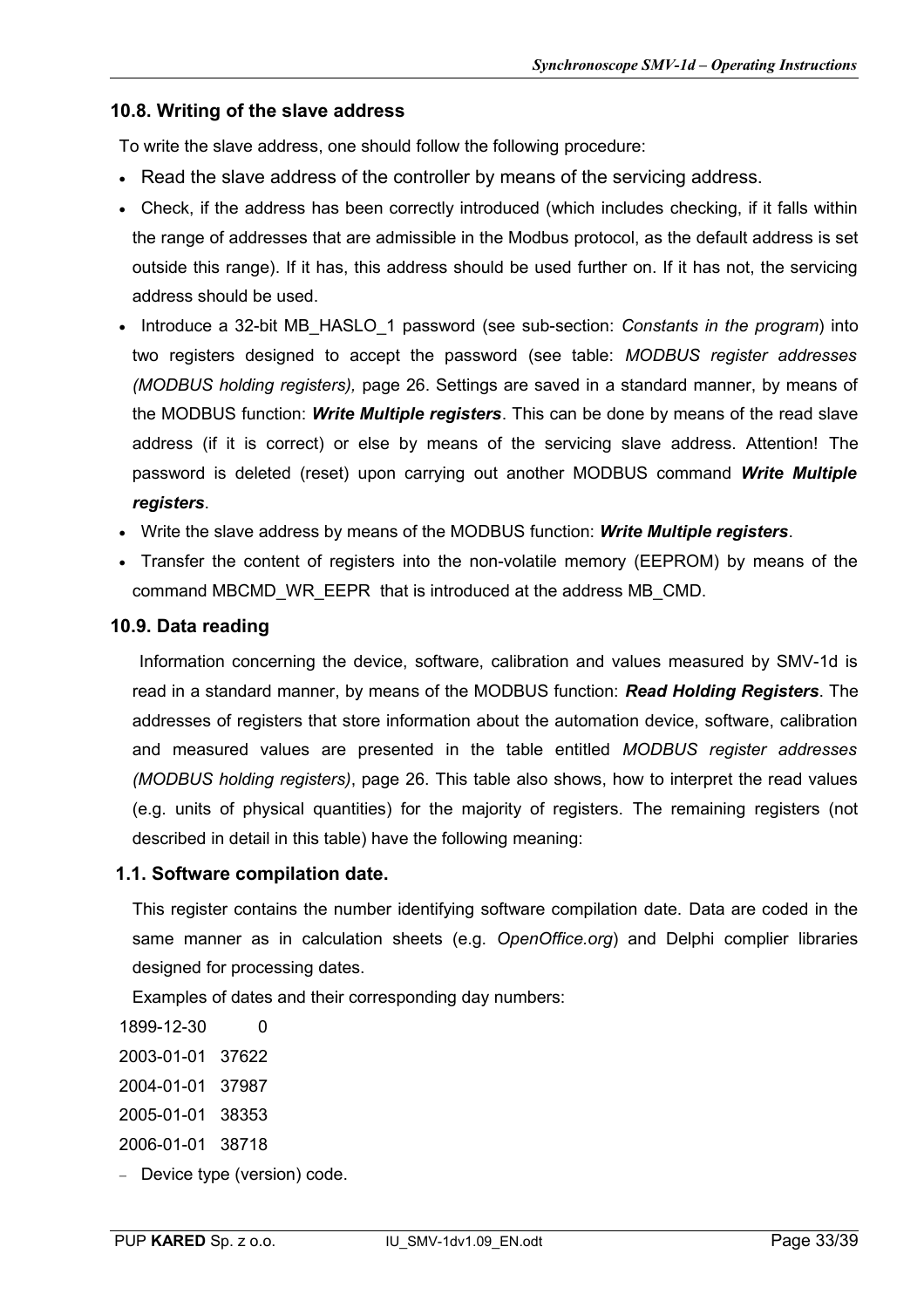The following code definitions apply:

#### *Tablica 1. Coding of the device type (version) in register MBHR\_WER\_TYP.*

| Code   | Symbol        | <b>Description</b>         |  |  |  |
|--------|---------------|----------------------------|--|--|--|
| 0x12xx | WERSJA SP-01K | Version of "SMV-1d device" |  |  |  |

#### **The state, when the software-verified conditions are met.**

 Registers MBHR\_WARx contain information concerning the status of particular conditions for switching a facility on. If the relevant bits are set to "1", it means the corresponding condition is met.

#### *Table 1. Functions of bits in registers: MBHR\_WAR0, MBHR\_WAR1, MBHR\_WAR2, MBHR\_WAR3*

|                         | Bit         | <b>Symbol</b>  | <b>Description</b>                                                            |  |  |  |  |  |
|-------------------------|-------------|----------------|-------------------------------------------------------------------------------|--|--|--|--|--|
| $\pmb{0}$               | 01.0        | warunek_U1d    | condition $U1 > U1d$ is met (1 = green, 0 = yellow)                           |  |  |  |  |  |
| $\mathbf 1$             | 01.1        | warunek_U2d    | condition $U2 > U2d$ is met (1 = green, 0 = yellow)                           |  |  |  |  |  |
| $\overline{\mathbf{c}}$ | 01.2        | warunek_Urd    | condition Urd $\leq$ dU is met (1 = green, 0 = yellow)                        |  |  |  |  |  |
| 3                       | 01.3        | warunek_Urg    | condition $dU \leq Urg$ is met (1 = green, 0 = yellow)                        |  |  |  |  |  |
| 4                       | 0I.4        | warunek_frd    | condition frd $\le$ = dfr is met (1 = green, 0 = yellow)                      |  |  |  |  |  |
| 5                       | 01.5        | warunek_frg    | condition dfr $\leq$ frg is met (1 = green, 0 = yellow)                       |  |  |  |  |  |
| 6                       | 01.6        | warunek_fss    | condition $\left  \text{dfi/dt} \right $ < fss is met (1 = green, 0 = yellow) |  |  |  |  |  |
| $\overline{7}$          | 01.7        | warunek_war_pr | reserve                                                                       |  |  |  |  |  |
| 8                       | 0h.0        |                | reserve                                                                       |  |  |  |  |  |
| 9                       | 0h.1        |                | reserve                                                                       |  |  |  |  |  |
|                         | 0h.2        | warunek_err_us | a break in the grid voltage measurement circuit                               |  |  |  |  |  |
| 10 <sup>°</sup>         |             |                | $(1 = red, 0 = gray)$                                                         |  |  |  |  |  |
|                         | 0h.3        | warunek_err_ug | a break in the generator voltage measurement circuit                          |  |  |  |  |  |
| 11                      |             |                | $(1 = red, 0 = gray)$                                                         |  |  |  |  |  |
| 12                      | 0h.4        | warunek_Ud1    | condition $Ud1 < U1$ is met (1 = green, 0 = yellow)                           |  |  |  |  |  |
|                         | 13 0h.5     | warunek_Ug1    | condition $U1 < Ug1$ is met (1 = green, 0 = yellow)                           |  |  |  |  |  |
| 14                      | 0h.6        | warunek_fd1    | condition fd1 < f1 is met $(1 = green, 0 = yellow)$                           |  |  |  |  |  |
|                         | 15 0h.7     | warunek_fg1    | condition $f1 < fg1$ is met $(1 = green, 0 = yellow)$                         |  |  |  |  |  |
|                         | 16 11.0     | warunek_Ud2    | condition $Ud2 < U2$ is met (1 = green, 0 = yellow)                           |  |  |  |  |  |
|                         | $17$   1  1 | warunek_Ug2    | condition $U2 < Ug2$ is met (1 = green, 0 = yellow)                           |  |  |  |  |  |
|                         | 18 11.2     | warunek_fd2    | condition $fd2 < f2$ is met $(1 = green, 0 = yellow)$                         |  |  |  |  |  |
|                         | 19 11.3     | warunek_fg2    | condition $f2 < fg2$ is met $(1 = green, 0 = yellow)$                         |  |  |  |  |  |
|                         | 20 11.4     | warunek_Usd1   | condition U1d1 < U1 is met (1 = green, 0 = yellow)                            |  |  |  |  |  |
| 21                      | 11.5        | warunek_USg1   | condition $U1 < U1g1$ is met (1 = green, 0 = yellow)                          |  |  |  |  |  |
| 22                      | 11.6        | warunek_Usd2   | condition $U1d2 < U2$ is met (1 = green, 0 = yellow)                          |  |  |  |  |  |
|                         | 23 11.7     | warunek_Usg2   | condition $U2 < U1g2$ is met (1 = green, 0 = yellow)                          |  |  |  |  |  |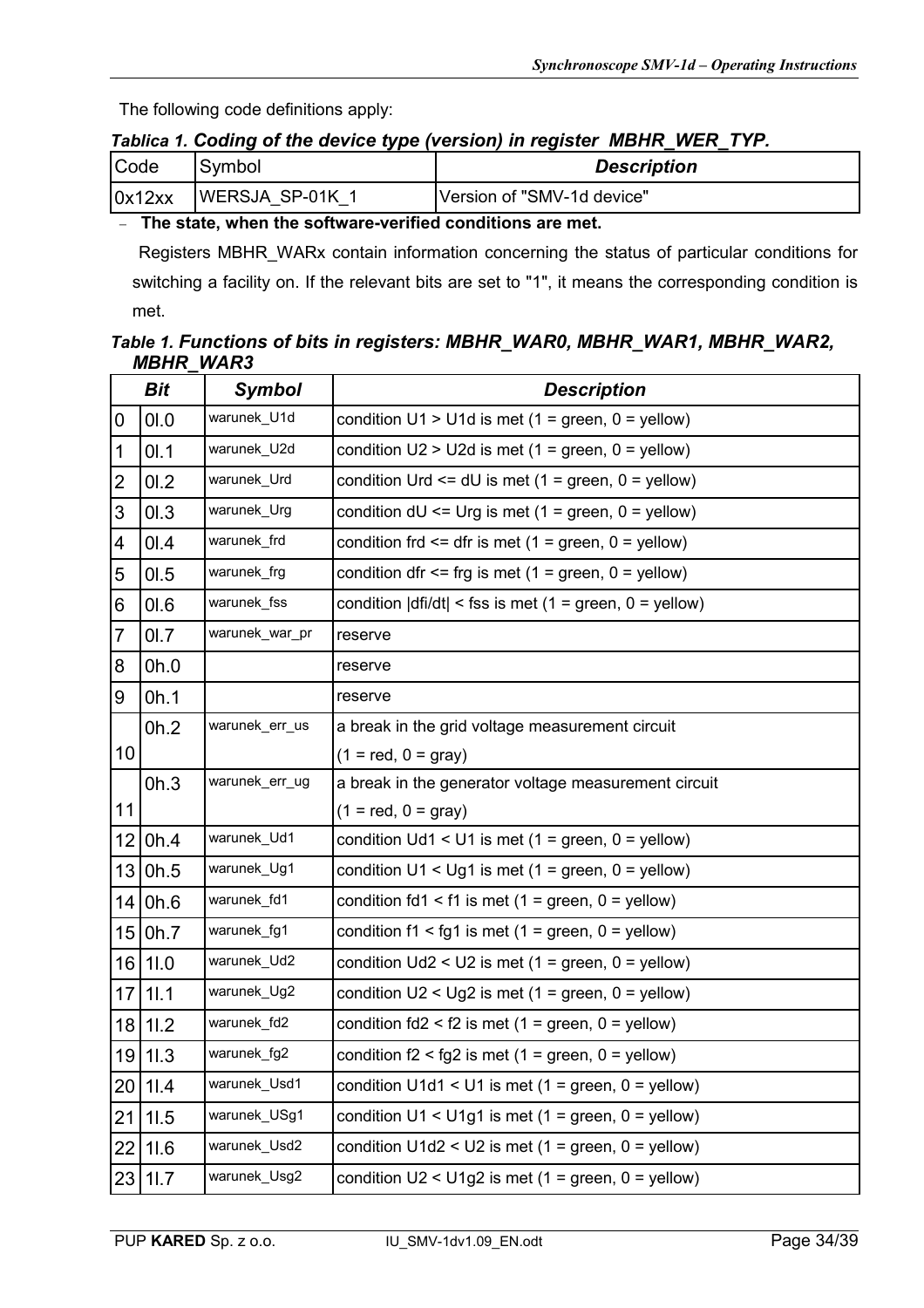|    | Bit     | <b>Symbol</b>    | <b>Description</b>                                                                                                               |  |  |  |  |  |
|----|---------|------------------|----------------------------------------------------------------------------------------------------------------------------------|--|--|--|--|--|
| 24 | 1h.0    | war_frq_blk      | frq_blk period countdown $(1 = red, 0 = gray)$                                                                                   |  |  |  |  |  |
| 25 | 1h.1    | stan_war_sp      | conditions fulfilled continuously during the permission signal (1 = green,<br>$0 =$ yellow)                                      |  |  |  |  |  |
| 26 | 1h.2    |                  | reserve                                                                                                                          |  |  |  |  |  |
| 27 | 1h.3    | warunek_fazy     | phase condition is met $(1 = green, 0 = yellow)$                                                                                 |  |  |  |  |  |
| 28 | 1h.4    | warunek_s_ok     | correct period of (grid) voltage U1 (1 = green, $0 =$ yellow)                                                                    |  |  |  |  |  |
| 29 | 1h.5    | warunek_g_ok     | correct period of (generator) voltage U2 (1 = green, $0 =$ yellow)                                                               |  |  |  |  |  |
|    | 30 1h.6 | sync_up          | "top-to-bottom" synchronization $(1 = green, 0 = yellow)$                                                                        |  |  |  |  |  |
|    | 31 1h.7 | sync_dn          | "bottom-to-top" synchronization $(1 = green, 0 = yellow)$                                                                        |  |  |  |  |  |
| 32 | 21.0    | stan_BLOK        | status of the BLOK transoptor input $(1 = \text{orange}, 0 = \text{gray})$                                                       |  |  |  |  |  |
| 33 | 2I.1    | stan_START       | status of the START transoptor input $(1 = \text{orange}, 0 = \text{gray})$                                                      |  |  |  |  |  |
|    | 34 21.2 | stan_SY          | status of the SY relay input $(1 = \text{orange}, 0 = \text{gray})$                                                              |  |  |  |  |  |
| 35 | 21.3    | stan_Z1          | status of the Z1 relay input (1 = orange, $0 = \text{gray}$ )                                                                    |  |  |  |  |  |
|    | 36 21.4 | stan_Z2          | status of the Z2 relay input (1 = orange, $0 = gray$ )                                                                           |  |  |  |  |  |
|    | 37 21.5 |                  | reserve                                                                                                                          |  |  |  |  |  |
|    | 38 21.6 |                  | reserve                                                                                                                          |  |  |  |  |  |
| 39 | 21.7    |                  | reserve                                                                                                                          |  |  |  |  |  |
|    | 40 2h.0 | mb_serwis        | MODBUS frame with the servicing address $(1 = red, 0 = gray)$                                                                    |  |  |  |  |  |
| 41 | 2h.1    | kalibracja_on_j  | calibration mode activated with the "service" switch $(1 = red, 0 = gray)$                                                       |  |  |  |  |  |
| 42 | 2h.2    | kalibracja_on_m  | calibration mode activated with over modbus $(1 = red, 0 = gray)$                                                                |  |  |  |  |  |
|    | 43 2h.3 | mb_err_eeprom    | settings checksum error $(1 = red, 0 = gray)$                                                                                    |  |  |  |  |  |
|    | 44 2h.4 | mb_err_prog      | software checksum error $(1 = red, 0 = gray)$                                                                                    |  |  |  |  |  |
|    | 45 2h.5 | mb_err_kalibr    | no calibration of measurement inputs $(1 = red, 0 = gray)$                                                                       |  |  |  |  |  |
|    | 46 2h.6 | serwis_on        | servicing mode activated (with the "service" switch) $(1 = red, 0 = gray)$                                                       |  |  |  |  |  |
|    | 47 2h.7 | nst_err          | settings error $(1 = red, 0 = gray)$                                                                                             |  |  |  |  |  |
|    | 48 31.0 | warunek_fi1su_up | condition  dfi  <= fi1 met for "top-to-bottom" synchronization, increasing<br>value passes zero point $(1 = green, 0 = yellow)$  |  |  |  |  |  |
|    | 49 31.1 | warunek_fi1su_dn | condition   dfi  <= fi1 met for "top-to-bottom" synchronization, decreasing<br>value passes zero point (1 = green, $0 =$ yellow) |  |  |  |  |  |
|    | 50 31.2 | warunek_fi2su_up | condition   dfi  <= fi2 met for "top-to-bottom" synchronization, increasing<br>value passes zero point $(1 = green, 0 = yellow)$ |  |  |  |  |  |
| 51 | 3I.3    | warunek_fi2su_dn | condition   dfi  <= fi2 met for "top-to-bottom" synchronization, decreasing<br>value passes zero point (1 = green, $0 =$ yellow) |  |  |  |  |  |
| 52 | 3I.4    | warunek_fi1sd_up | condition   dfi  <= fi1 met for "bottom-to-top" synchronization, increasing<br>value passes zero point $(1 = green, 0 = yellow)$ |  |  |  |  |  |
|    | 53 3I.5 | warunek_fi1sd_dn | condition   dfi  <= fi1 met for "bottom-to-top" synchronization, decreasing<br>value passes zero point (1 = green, $0 =$ yellow) |  |  |  |  |  |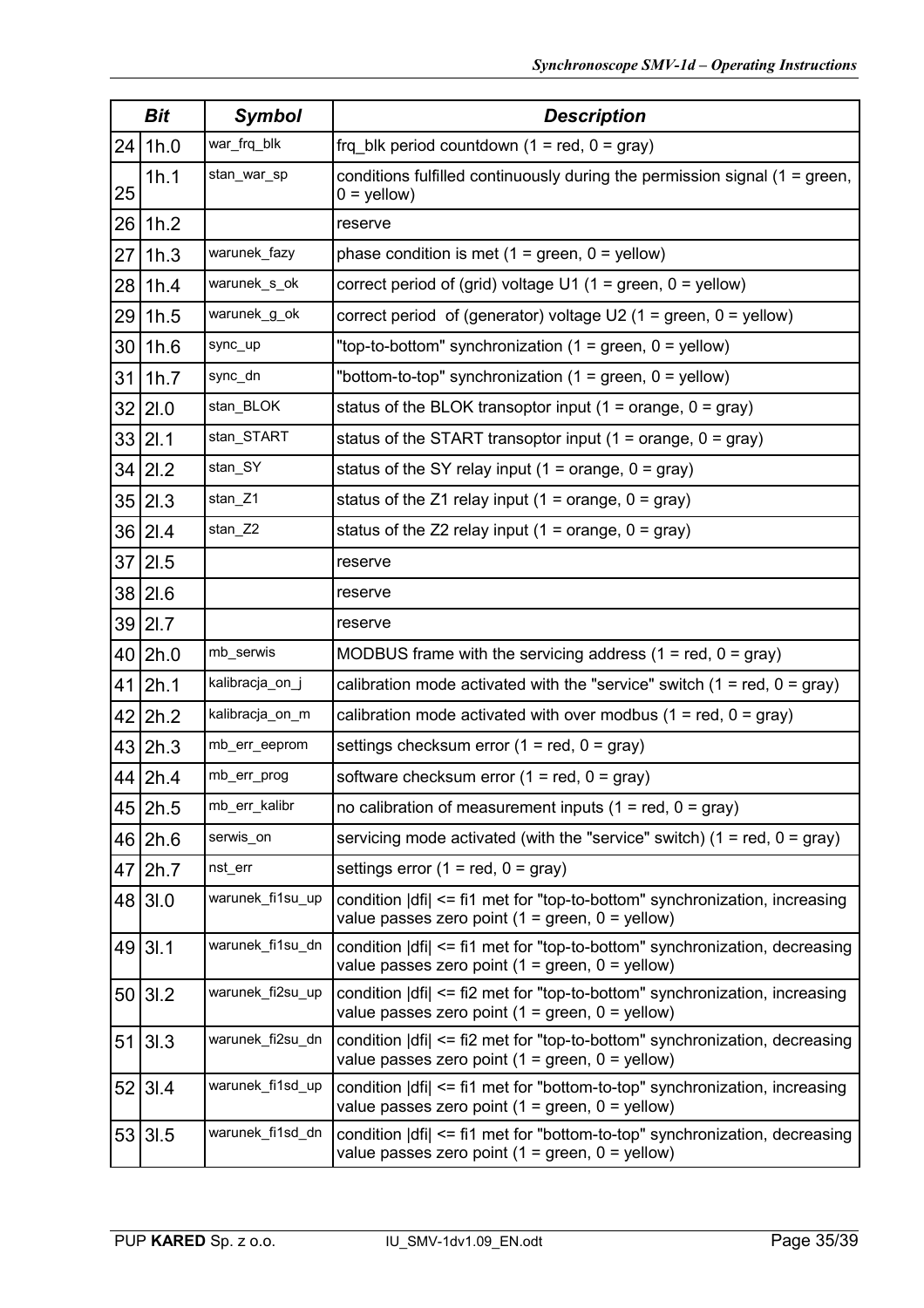| Bit        | <b>Symbol</b>    | <b>Description</b>                                                                                                                                           |  |  |  |  |  |
|------------|------------------|--------------------------------------------------------------------------------------------------------------------------------------------------------------|--|--|--|--|--|
| 54 3I.6    | warunek_fi2sd_up | condition $\text{dfi} \leq f\text{.}$ and for "bottom-to-top" synchronization, increasing<br>value passes zero point $(1 = green, 0 = yellow)$               |  |  |  |  |  |
| 55 31.7    | warunek_fi2sd_dn | condition $\text{d}f$ = fi2 met for "bottom-to-top" synchronization, decreasing<br>value passes zero point $(1 = green, 0 = yellow)$                         |  |  |  |  |  |
| 56 3h.0    | warunek_fi1ss_up | condition $\text{d}f$ = min(fi1, fi2) is met for synchronous operation,<br>increasing value passes zero point $(1 = green, 0 = yellow)$                      |  |  |  |  |  |
| $57$  3h.1 | warunek_fi1ss_dn | condition $\text{d}f$ = min(fi1, fi2) is met for synchronous operation,<br>decreasing value passes zero point $(1 = green, 0 = yellow)$                      |  |  |  |  |  |
| 58 3h.2    | warunek_fi2ss_up | condition $\text{d}f$ = min(fi1, fi2) is met for synchronous operation,<br>increasing value passes zero point $(1 = green, 0 = yellow)$                      |  |  |  |  |  |
| 59 3h.3    | warunek_fi2ss_dn | condition $\text{d}f$ = min(fi1, fi2) is met for synchronous operation,<br>decreasing value passes zero point $(1 = green, 0 = yellow)$                      |  |  |  |  |  |
| 60 3h.4    | war_t_start      | t start period countdown – START signal activation blocked for 1 s<br>since the pervious activation of this signal (previous slope) – see<br>section 9.4.3.2 |  |  |  |  |  |
| $61$  3h.5 | war_t_tp         | tp period countdown $(1 = blue, 0 = gray)$                                                                                                                   |  |  |  |  |  |
| $62$  3h.6 | war_t_tk         | tk period countdown $(1 = blue, 0 = gray)$                                                                                                                   |  |  |  |  |  |
| 63 3h.7    | mb_blokada       | interlock over MODBUS $(1 = \text{orange}, 0 = \text{gray})$                                                                                                 |  |  |  |  |  |

The colour of status lamps in the supplied program for PC (SCHRS.exe) is provided between parenthesis.

Bits 0..15 are in register *MBHR\_WAR0*, bits 16..31 are in register *MBHR\_WAR1,* etc.

# **11. Calibration**

#### **11.1. Calibration without the aid of a PC**

Voltage measurement circuits are calibrated by the manufacturer. In justified cases, calibration can be performed by the servicing team. It is recommended to carry out line calibration by means of the software provided for this purpose (see below) and installed on a PC connected to SMV-1d over an RS485 connection. Calibration can also be performed without a PC. The following procedure should be followed:

- Turn on the "service" switch on the back of the housing.
- $-$  Apply the reference voltage of 100 V AC to the terminal clamps of both measurement inputs.
- Switch the power supply on.
- Open the contacts of the "service" switch after a few seconds (or later). At this moment, the calibration coefficients determined on the basis of measurements performed during the last 0.5 second will be written into the EEPROM. It should be ensured that the reference voltage is precisely 100 VAC during the last second before opening the contacts of the test connection.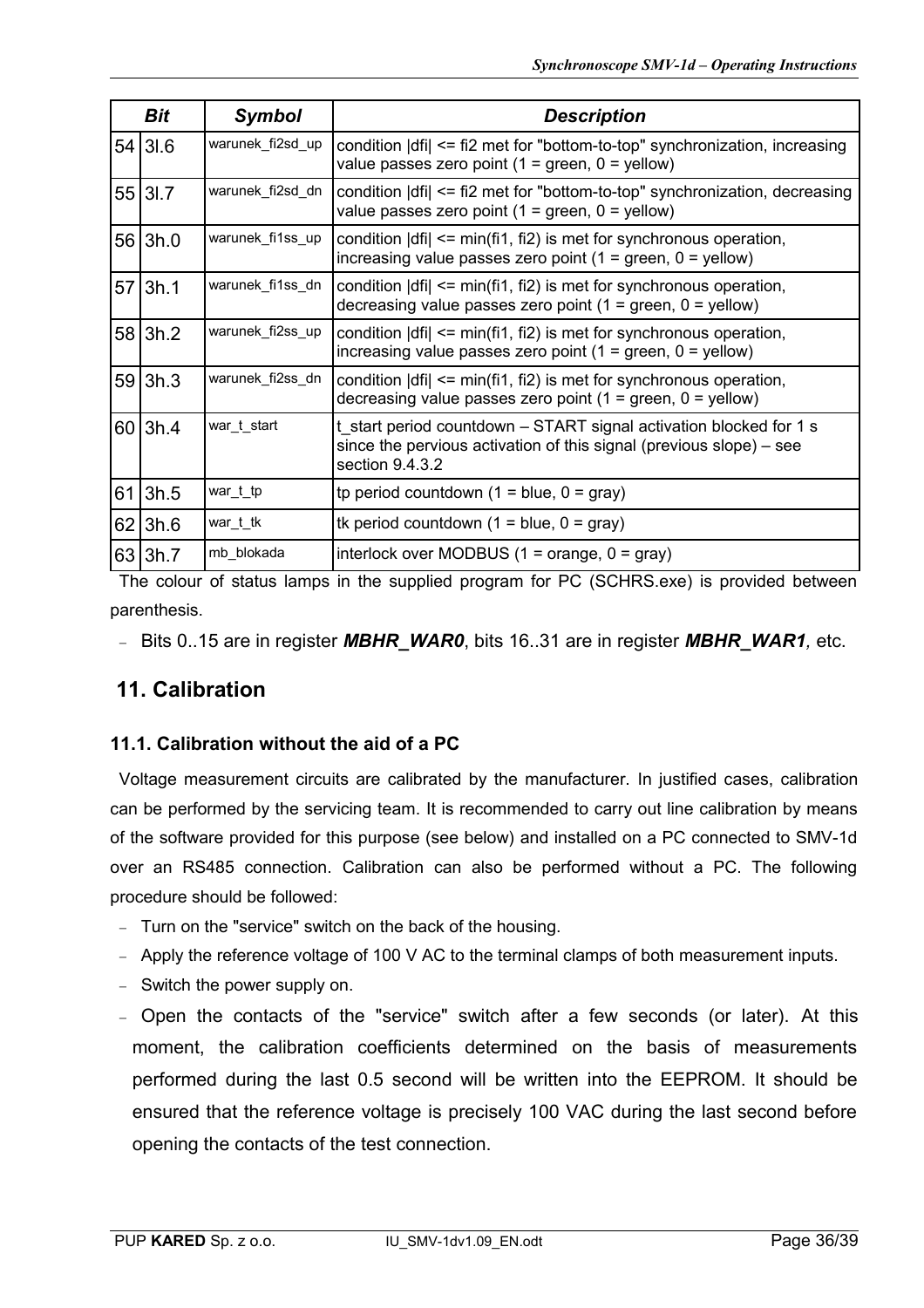- If the power supply voltage is turned off without opening the test contacts, the calibration coefficients will not be modified.
- Neither are the coefficients changed, when their established value considerably exceeds typical values. This can happen, when the reference voltage is incorrect or the measurement system does not operate correctly.

#### **11.2. Calibration by means of commands issued from a PC**

Calibration of voltage measurement circuits is carried out in the following manner:

- Apply the reference voltage of 100 V AC to the terminal clamps of both measurement inputs.
- Switch the power supply on.
- Type password MB\_HASLO\_1. Then, introduce command MBCMD\_KAL\_S.
- Wait one second or more.
- Send password MB\_HASLO\_1. Then, send command MBCMD\_KAL\_S. At this moment, the calibration coefficients determined on the basis of measurements performed during the last 0.5 second will be written into the EEPROM. It should be ensured that the reference voltage is precisely 100 VAC during the last second before this command is sent.
- If the power supply voltage is turned off or command MBCMD KAL B (proceeded with password MB\_HASLO\_1) is sent before command MBCMD\_KAL\_E, the calibration coefficients will not be changed.
- Neither are the coefficients changed, when their established value considerably exceeds typical values. This can happen, when the reference voltage is incorrect or the measurement system does not operate correctly.

### **12. Packing, storage and transport**

Transport packaging unit should ensure the degree of vibration and shock resistance provided for in standards PN-EN 60255-21-1:1999 and PN-EN 60255-21-2:2000 for sharpness class 1.

The device should be stored in a dry and clean place at room temperature. It should not be exposed to direct operation of heat sources.

If properly packaged, the device can be transported in any position.

#### **13. Disposal**

If there arises a need to dismantle (or even liquidate) the device, because it is defective or its service life is over, one should first of all cut power supply off and disconnect all external facilities. This procedure should be carried out by a person with the same licensing that is required for device installation.

A disassembled device should be treated as electronic equipment waste that should be disposed in compliance with the relevant regulations applicable to used-up electric and electronic equipment.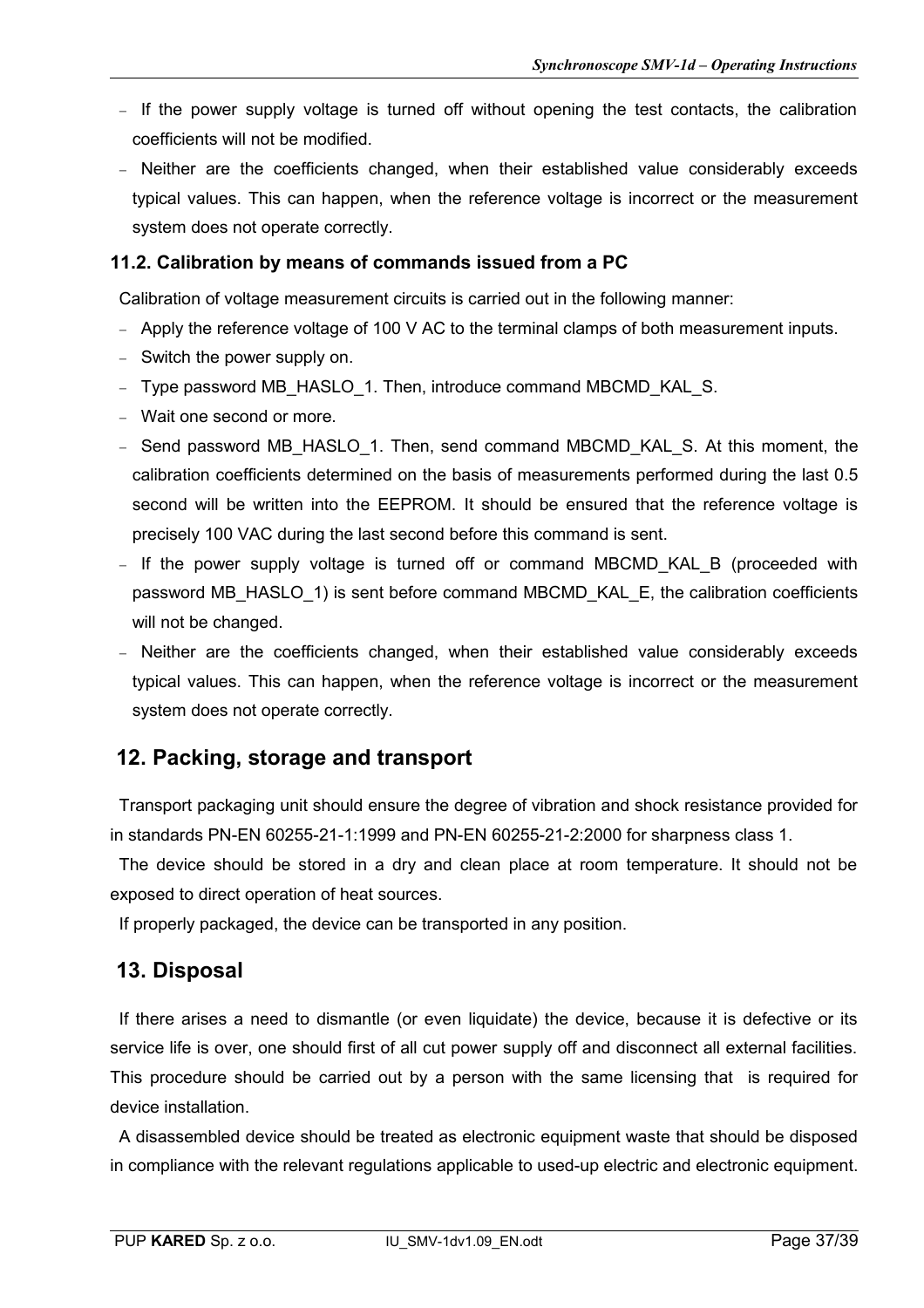It is forbidden to dispose of used-up equipment with other waste. The device contains metals that should not penetrate into the environment, as they can lead to contamination.

## **14. Guarantee and servicing**

The supplied device is covered by a 12-month guarantee since the date of sale (unless the agreement provides otherwise). Guarantee conditions are provided in the guarantee card.

The manufacturer provides technical support for the device start-up procedure and provides guarantee servicing and post-guarantee servicing according to the terms and conditions specified in the relevant servicing agreement.

Failure to follow the principles of these instructions shall void the guarantee.

# **15. Ordering method**

The required device type and the rated voltage should be specified in an order.

It is possible to have non-standard parameter values set in the device for free. In such case, the relevant order should be accompanied with the following table filled in with the required setting values.

Our address:

PUP **KARED** Sp. z o.o. 80-180 Kowale k. Gdańska, ul. Kwiatowa 3/1 Phone: +48-58-322 82 31 Fax: +48-58-324 86 46 e-mail: [kared@kared.com.pl](mailto:kared@kared.com.pl) WWW: <http://www.kared.com.pl/>